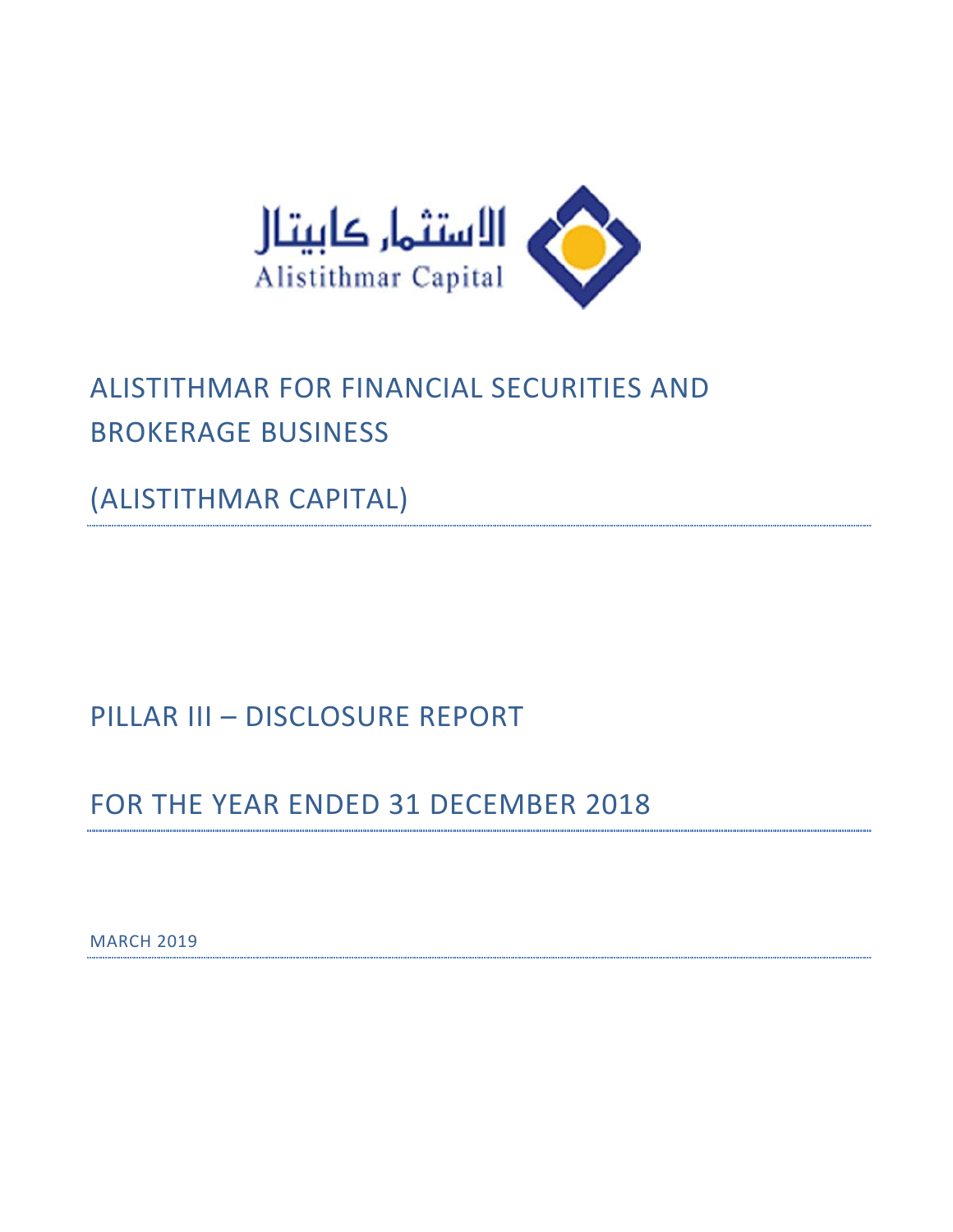

# **Table of Contents**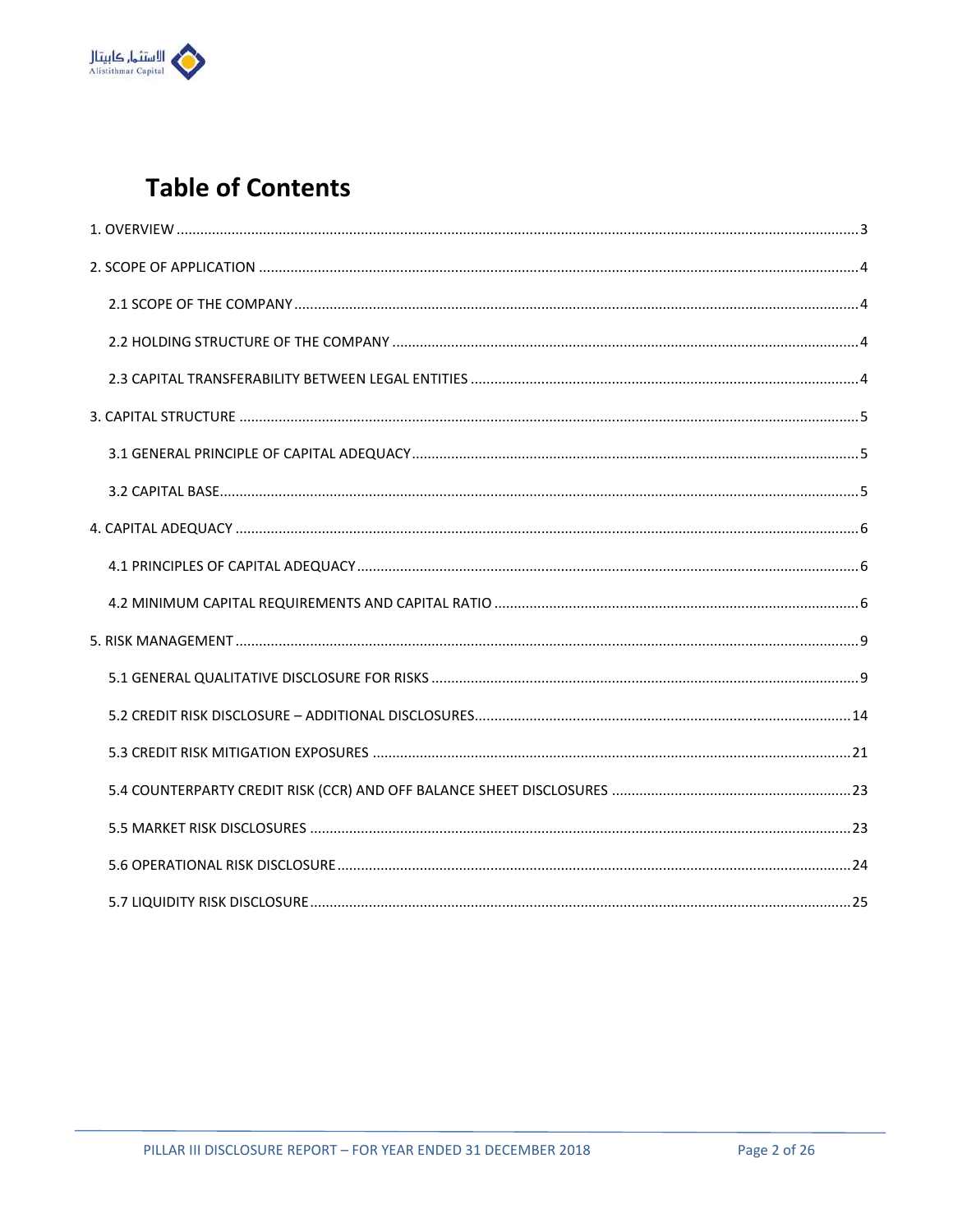

# **1. OVERVIEW**

The Prudential Rules issued by the Capital Market Authority (CMA) of Saudi Arabia covers and consists of three main pillars of Capital Adequacy as illustrated below:



This disclosure requirement meets the minimum requirements for the annual market disclosure of information as referred to by the Article 68 of the Prudential Rules (PRs) (the market disclosure is hereinafter referred to as the "Pillar III Disclosure") to be published by all the Authorized persons (APs) licensed for the Dealing, Managing and/or Custody activities.

The purpose of Pillar III Disclosure is for the market participants to assess the key pieces of information on the scope of application, capital, risk exposures, risk assessment processes, and hence the capital adequacy of the APs.

This document has been prepared in accordance with the guidelines issued by the Capital Market Authority (CMA) of Saudi Arabia which supplements the disclosure requirements for the Pillar III Disclosure in the PRs.

This Pillar III Disclosure comprises both the qualitative and quantitative disclosures.

This Pillar III Disclosure has been approved by the Board of Directors of Alistithmar Capital before its publication. The information presented in this Pillar III Report is not required to be, and has not been, subject to external audit.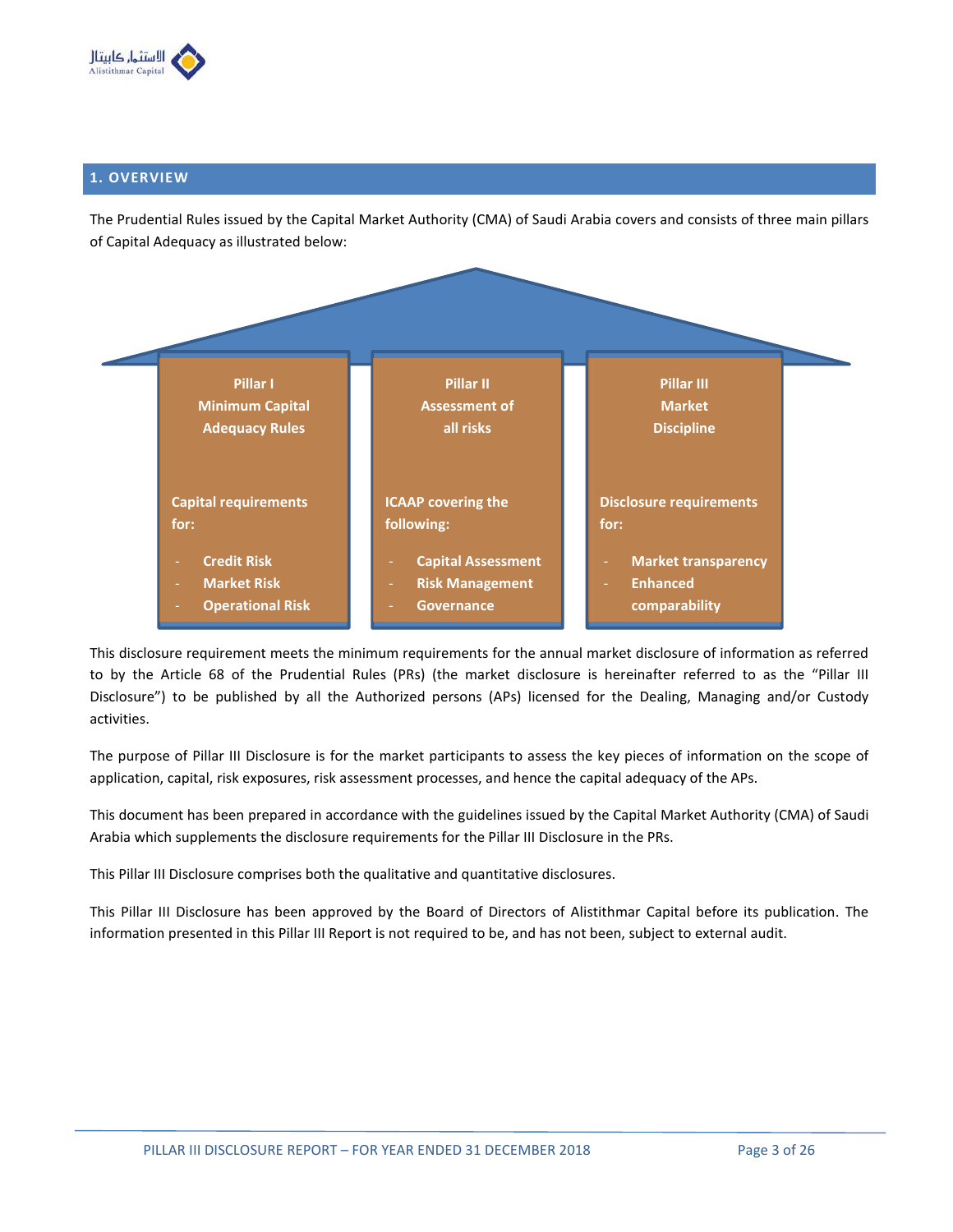

# **2. SCOPE OF APPLICATION**

#### 2.1 SCOPE OF THE COMPANY

Alistithmar for Financial Securities and Brokerage Company - Alistithmar Capital (the "Company") is a Saudi Closed Joint Stock Company established under the Regulations for Companies in the Kingdom of Saudi Arabia. The Company was converted from a limited liability company to a Saudi closed joint stock company on Jumada Awal 19, 1436H (corresponding to March 10, 2015). The Company operates under Commercial Registration No. 1010235995 issued in Riyadh on Rajab 8, 1428 H (corresponding to July 22, 2007). The Company also operates its activities under Authorization License number 11156-37 dated September 25, 2011 (corresponding to 27/10/1432H) issued by the Capital Market Authority (CMA).

The principal activities of the Company are dealing in securities as principal and agent, underwriting, management of investment funds and private investment portfolios on behalf of customers, arrangement, margin loans, murabaha financing, advisory and custody services relating to financial securities.

#### 2.2 HOLDING STRUCTURE OF THE COMPANY

The Company's share capital of SR 250 million as at December 31, 2018 consists of 25,000,000 fully paid shares of SR 10 each, and is wholly-owned by The Saudi Investment Bank.

# 2.3 CAPITAL TRANSFERABILITY BETWEEN LEGAL ENTITIES

There are no current or foreseen material or legal impediment to the prompt transfer of capital or repayment of liabilities between the Company and its subsidiaries, as Alistithmar Capital does not have any subsidiaries with a business ownership unless in the case of fund structures in the capacity of the designated fund manager.

#### **Restrictions by By-Laws:**

As per Article 10 of the By-Laws, the Shares shall be transferable/negotiable after issuance of the certificates thereof. As an exception to the foregoing, the shares given against shares in-kind, the cash shares subscribed for by the founders and the shares owned by the partners of the converted company shall not be transferable before the publishing of the balance sheet and the profit and loss statements for two (2) fiscal years, each consisting of at least twelve (12) months from the date of issuance of the resolution of the Minister of Commerce and Industry announcing conversion of the company. As per Article 11 of the By-Laws, the ownership of the company shall remain as is, and no change or amendment in the ownership shall be made before obtaining a prior approval of the Capital Market Authority of Saudi Arabia.

#### **Statutory restriction:**

As per Article 44 of the By-Laws and Article 125 of the old Saudi Companies Regulation, the Company is required to transfer 10% of its net profit to establish and fund the statutory reserves before declaration of dividend until the amount of statutory reserves is equal to the half of the paid up capital of the Company, at which point the Ordinary General Assembly shall have the right to discontinue the allocation. However as per Article 129 of the New Companies Regulation, the Company shall have the right to discontinue the allocation, once the amount of statutory reserves is equal to 30% of paid up capital of the Company, by way of an Ordinary General Assembly meeting.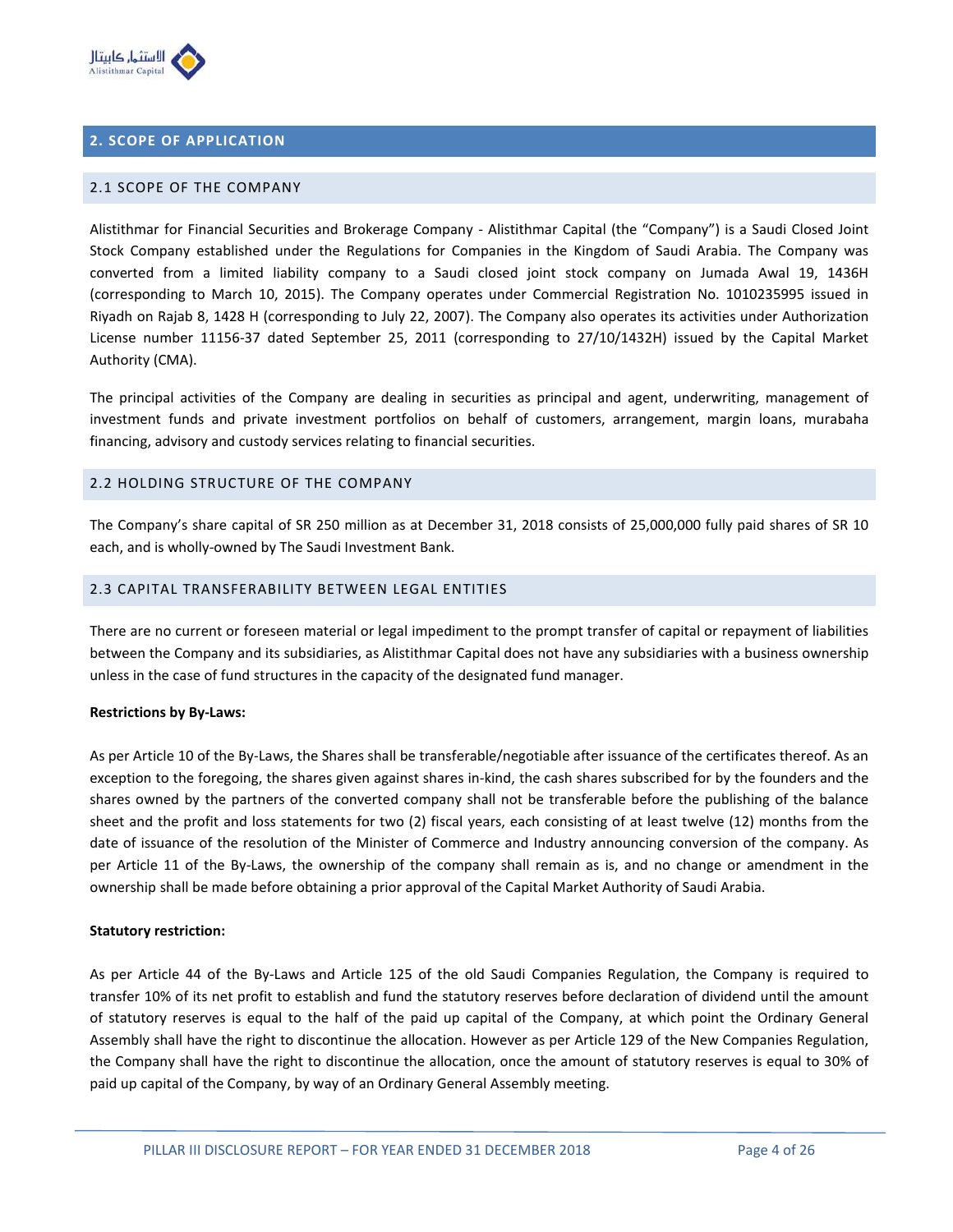

#### **Regulatory restriction:**

The CMA has imposed a restriction that the Company shall continuously possess a capital base which corresponds to not less than the total of the minimum capital requirements in accordance with Chapter 4 to Chapter 16 of Part 3 of the Prudential Rules at any point in time.

# **3. CAPITAL STRUCTURE**

#### 3.1 GENERAL PRINCIPLE OF CAPITAL ADEQUACY

It is the company's policy to maintain a strong capital base and to utilize it efficiently throughout its activities to optimize the return to shareholders, while maintaining a prudent relationship between the capital base and the underlying risks of the business. In carrying out this policy, the Company has taken into account the supervisory requirements of the Prudential Rules. The calculation of the Capital Base complies with all the respective chapters under the requirements of Part 2 – Capital Base of the Prudential Rules.

# 3.2 CAPITAL BASE

The capital base of Alistithmar Capital as of end of December 31, 2018, as per the audited financial statements, in comparison to December 31, 2017 and December 31, 2016 are as follows:

| <b>Capital Base</b>                        | Dec 31, 2018<br>(Audited)<br><b>SAR '000</b> | Dec 31, 2017<br>(Audited Restated)<br><b>SAR '000</b> | Dec 31, 2016<br>(Audited Restated)<br><b>SAR '000</b> |
|--------------------------------------------|----------------------------------------------|-------------------------------------------------------|-------------------------------------------------------|
| Tier-1 capital                             |                                              |                                                       |                                                       |
| Paid-up capital                            | 250,000                                      | 250,000                                               | 250,000                                               |
| Audited retained earnings                  | 86,830                                       | 76,816                                                | 77,239                                                |
| Share premium                              |                                              |                                                       |                                                       |
| Reserves (other than revaluation reserves) | 25,558                                       | 25,401                                                | 24,764                                                |
| Tier-1 capital contribution                |                                              |                                                       |                                                       |
| Deductions from Tier-1 capital             | (18, 361)                                    | (14, 142)                                             | (13, 963)                                             |
| <b>Total Tier-1 capital</b>                | 348,336                                      | 338,075                                               | 338,041                                               |
|                                            |                                              |                                                       |                                                       |
| Tier-2 capital                             |                                              |                                                       |                                                       |
| Subordinated loans                         | $\blacksquare$                               |                                                       |                                                       |
| Cumulative preference shares               | $\blacksquare$                               |                                                       |                                                       |
| <b>Revaluation reserves</b>                | $\overline{\phantom{a}}$                     | 6,929                                                 | 2,017                                                 |
| Other deductions from Tier-2 (-)           | $\blacksquare$                               |                                                       |                                                       |
| Deduction to meet Tier-2 capital limit (-) | $\blacksquare$                               |                                                       |                                                       |
| <b>Total Tier-2 capital</b>                | $\blacksquare$                               | 6,929                                                 | 2,017                                                 |
|                                            |                                              |                                                       |                                                       |
| <b>TOTAL CAPITAL BASE</b>                  | 348,336                                      | 345,004                                               | 340,058                                               |
|                                            |                                              |                                                       |                                                       |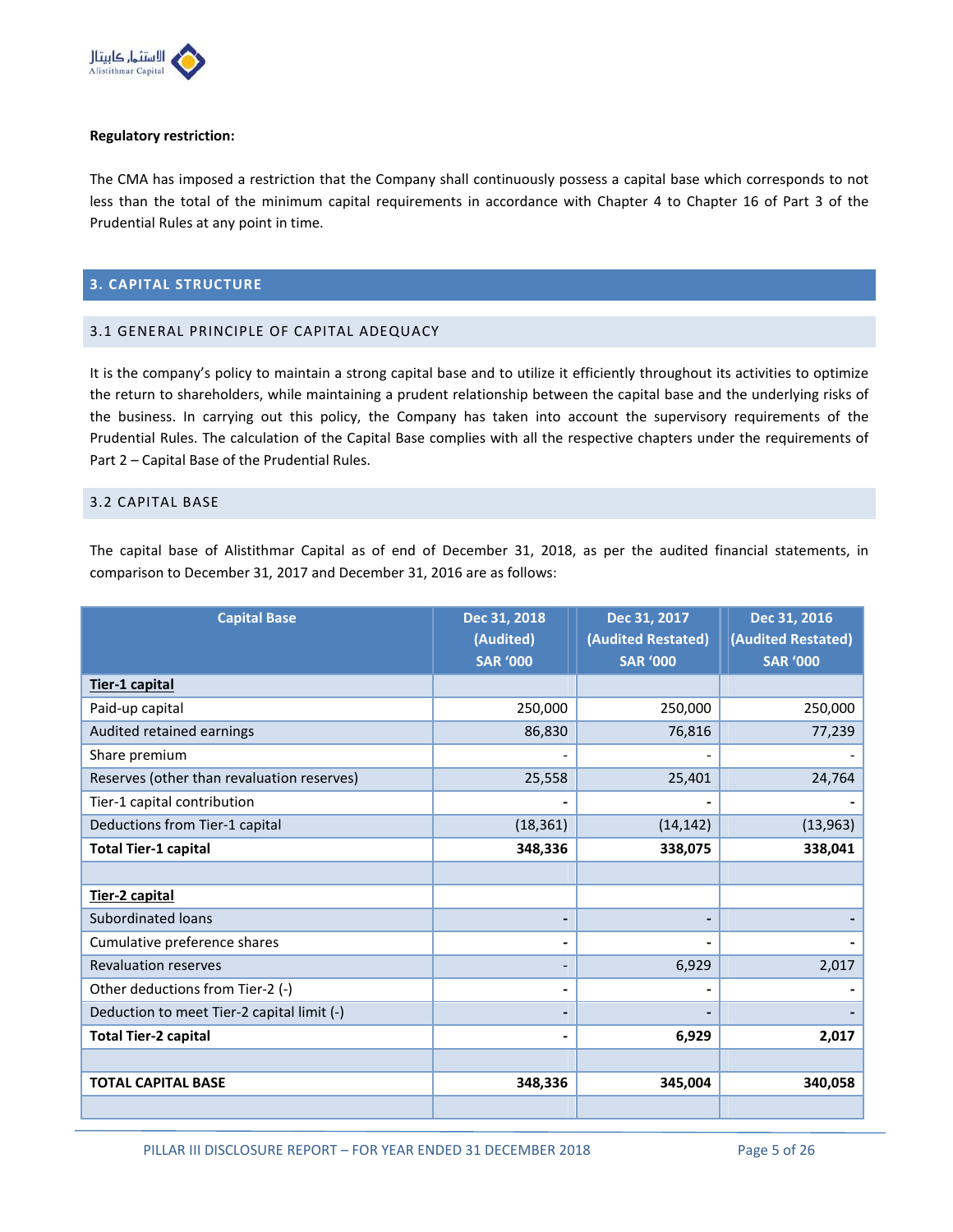

# **4. CAPITAL ADEQUACY**

#### 4.1 PRINCIPLES OF CAPITAL ADEQUACY

The Company's approach in assessing adequacy of its capital to support current and future activities is envisaged around the following principles:

- It has a process for assessing its overall capital adequacy in relation to its risk profile and a strategy for maintaining capital levels
- A review of company's Internal Capital Adequacy Assessment Process (ICAAP) and capital strategies are undertaken by its management at-least annually, as well as monitoring and ensuring compliance to CMA regulations, with appropriate actions being taken when required
- It is possessing a capital base which corresponds to at-least the minimum capital requirements as per the Prudential Rules

As of December 31, 2018, the Company's total capital ratio was 2.80x which corresponds to an excess capital of SAR 223.82 Mn compared to the total minimum capital requirement of SAR 124.519 Mn that was calculated in accordance with Part 3 – Minimum Capital Requirements of the Prudential Rules.

# 4.2 MINIMUM CAPITAL REQUIREMENTS AND CAPITAL RATIO

The minimum capital requirements of Alistithmar Capital as of end of December 31, 2018 as per the audited financial statements are as follows along with the comparative numbers for the year 2017: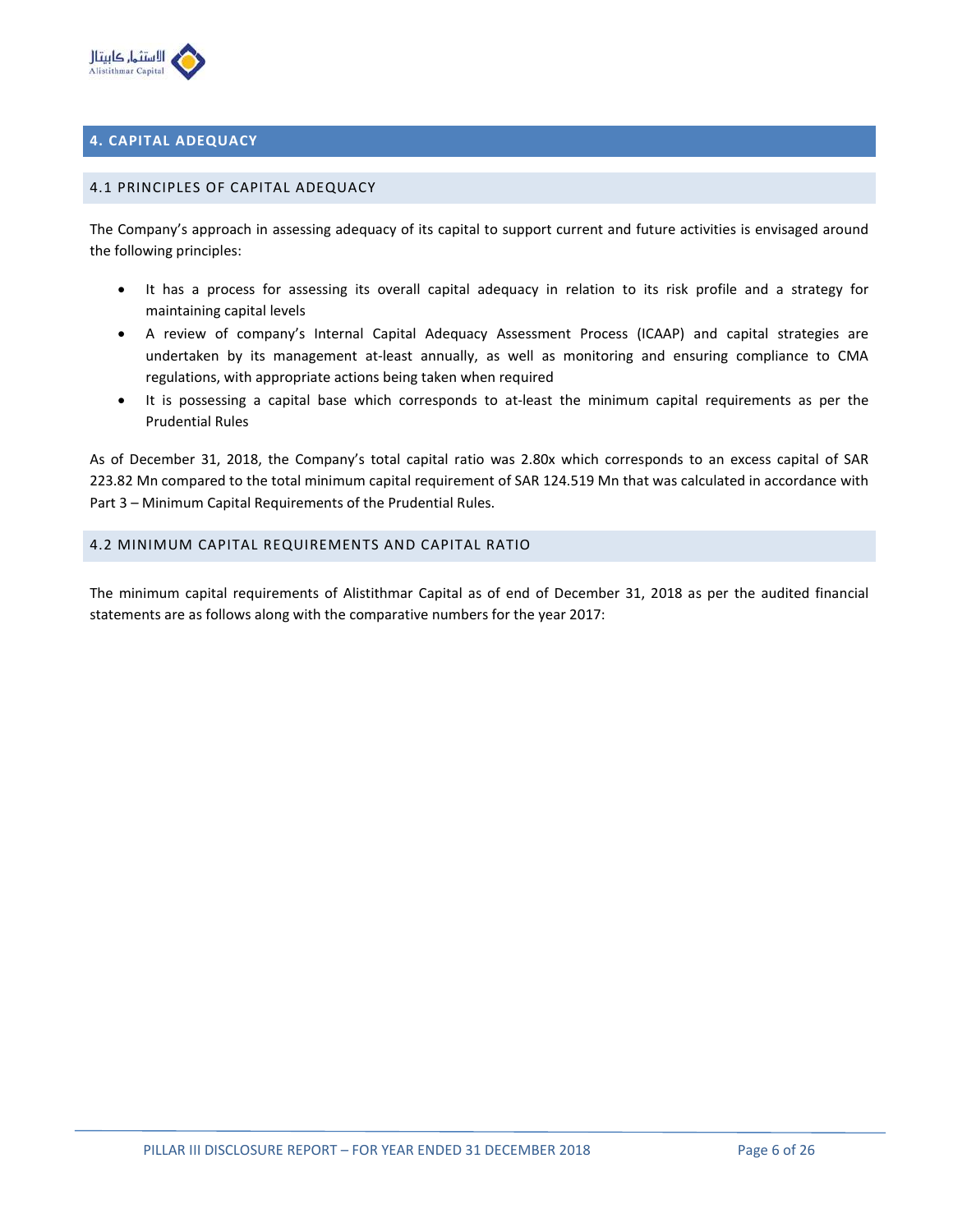

| Exposure class - All figures provided here are in | <b>Exposure before CRM</b> |                          | <b>Net Exposures</b> | <b>Risk Weighted</b> | <b>Capital</b>     |
|---------------------------------------------------|----------------------------|--------------------------|----------------------|----------------------|--------------------|
| SAR '000 unless stated otherwise                  |                            |                          | after CRM            | <b>Assets</b>        | <b>Requirement</b> |
| For year 31 December 2018                         |                            |                          |                      |                      |                    |
| <b>Credit Risk</b>                                |                            |                          |                      |                      |                    |
| <b>On-balance Sheet Exposures</b>                 |                            |                          |                      |                      |                    |
| <b>Governments and Central Banks</b>              |                            |                          |                      |                      |                    |
| <b>Authorized Persons and Banks</b>               |                            | 699                      | 699                  | 140                  | 20                 |
| Corporates                                        |                            |                          |                      |                      |                    |
| Retail                                            |                            |                          |                      |                      |                    |
| Investments                                       |                            | 29,130                   | 29,130               | 75,286               | 10,540             |
| Securitization                                    |                            |                          |                      |                      |                    |
| <b>Margin Financing</b>                           |                            | 376,906                  | 376,906*             | 565,360              | 79,150             |
| <b>Other Assets</b>                               |                            | 34,044                   | 34,044               | 110,869              | 15,522             |
| <b>Total On-Balance sheet Exposures</b>           |                            | 440,779                  | 440,779              | 751,654              | 105,232            |
| Off-balance Sheet Exposures                       |                            |                          |                      |                      |                    |
| <b>OTC/Credit Derivatives</b>                     |                            |                          |                      |                      |                    |
| Repurchase agreements                             |                            | $\overline{\phantom{a}}$ |                      |                      |                    |
| Securities borrowing/lending                      |                            |                          |                      |                      |                    |
| Commitments                                       |                            |                          |                      |                      |                    |
| Other off-balance sheet exposures                 |                            |                          |                      |                      |                    |
| <b>Total Off-Balance sheet Exposures</b>          |                            |                          |                      |                      |                    |
| <b>Total On and Off-Balance sheet Exposures</b>   |                            | 440,779                  | 440,779              | 751,654              | 105,232            |
| <b>Prohibited Exposure Risk Requirement</b>       |                            |                          |                      |                      |                    |
| <b>Total Credit Risk Exposures</b>                |                            | 440,779                  | 440,779              | 751,654              | 105,232            |
| <b>Market Risk</b>                                | Long                       | <b>Short</b>             |                      |                      |                    |
| Interest rate risks                               |                            |                          |                      |                      |                    |
| Equity price risks                                |                            |                          |                      |                      |                    |
| Risks related to investment funds                 |                            |                          |                      |                      |                    |
| Securitization/re-securitization positions        |                            |                          |                      |                      |                    |
| Excess exposure risks                             |                            |                          |                      |                      |                    |
| Settlement risks and counterparty risks           | $\overline{a}$             | $\qquad \qquad -$        |                      |                      |                    |
| Foreign exchange rate risks                       | 517                        |                          |                      |                      | 10                 |
| Commodities risks.                                |                            |                          |                      |                      |                    |
| <b>Total Market Risk Exposures</b>                | 517                        | -                        |                      |                      | 10                 |
|                                                   |                            |                          |                      |                      |                    |
| <b>Operational Risk</b>                           |                            |                          |                      |                      | 19,278             |
|                                                   |                            |                          |                      |                      |                    |
| <b>Minimum Capital Requirements</b>               |                            |                          |                      |                      | 124,519            |
|                                                   |                            |                          |                      |                      |                    |
| Surplus/(Deficit) in capital                      |                            |                          |                      |                      | 223,817            |
| <b>Total capital ratio (time)</b>                 |                            |                          |                      |                      | 2.80x              |

*\* The Company has CRM techniques, however as per the regulation, since the capital charge is based on the exposures before CRM, the same has been reported here. However, the company has collaterals to cover the exposures to margin financing.*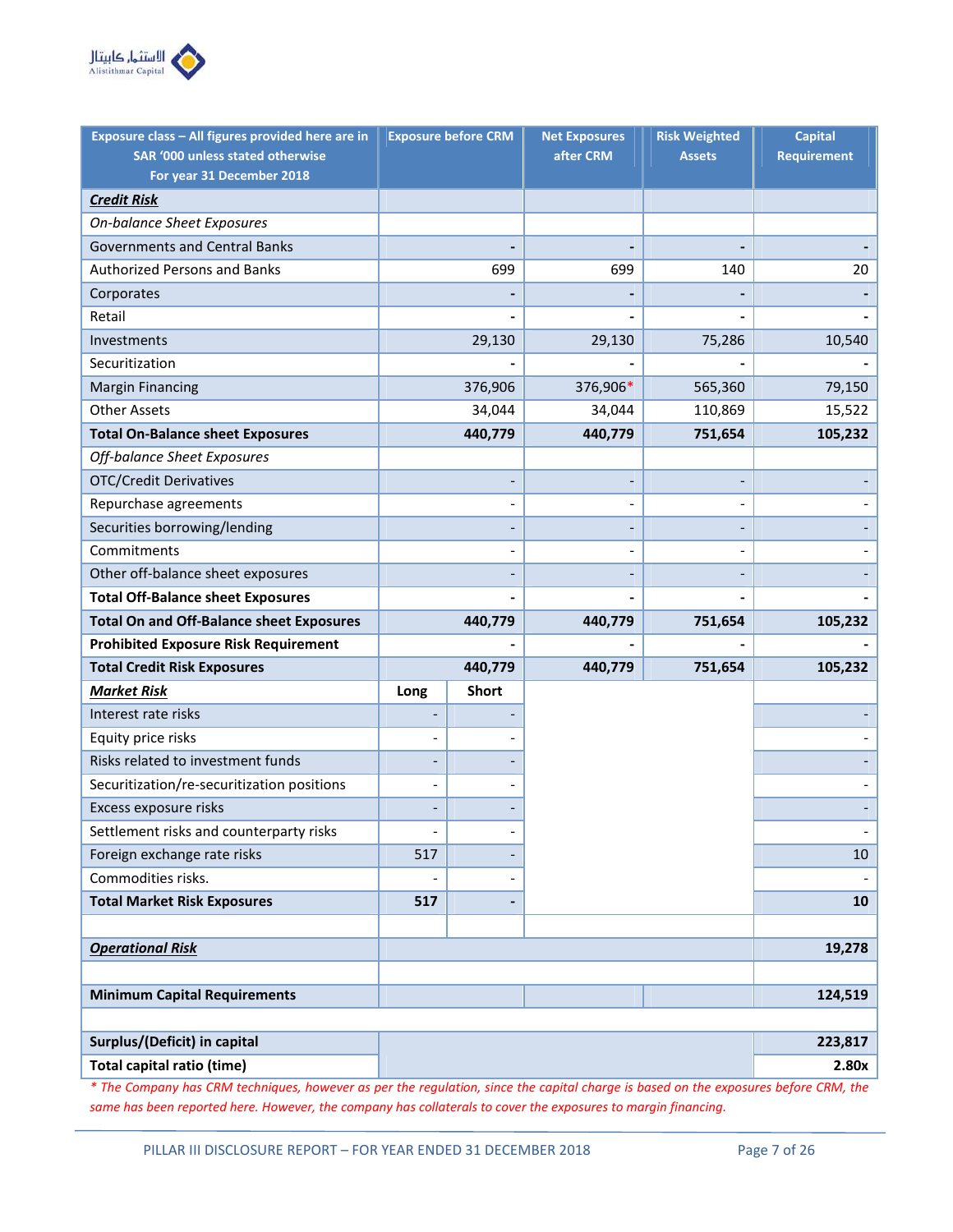

| Exposure class - All figures provided here are in |                   | <b>Exposure before CRM</b> | <b>Net Exposures</b><br><b>Risk Weighted</b> |               | <b>Capital</b>     |
|---------------------------------------------------|-------------------|----------------------------|----------------------------------------------|---------------|--------------------|
| SAR '000 unless stated otherwise                  |                   |                            | after CRM                                    | <b>Assets</b> | <b>Requirement</b> |
| For year 31 December 2017 (Restated)              |                   |                            |                                              |               |                    |
| <b>Credit Risk</b>                                |                   |                            |                                              |               |                    |
| <b>On-balance Sheet Exposures</b>                 |                   |                            |                                              |               |                    |
| <b>Governments and Central Banks</b>              |                   |                            |                                              |               |                    |
| <b>Authorized Persons and Banks</b>               |                   | 695                        | 695                                          | 139           | 19                 |
| Corporates                                        |                   |                            |                                              |               |                    |
| Retail                                            |                   |                            |                                              |               |                    |
| Investments                                       |                   | 110,562                    | 110,562                                      | 206,543       | 28,916             |
| Securitization                                    |                   |                            |                                              |               |                    |
| <b>Margin Financing</b>                           |                   | 303,416                    | 303,416*                                     | 455,124       | 63,717             |
| <b>Other Assets</b>                               |                   | 33,589                     | 33,589                                       | 121,473       | 17,006             |
| <b>Total On-Balance sheet Exposures</b>           |                   | 448,262                    | 448,262                                      | 783,279       | 109,659            |
| Off-balance Sheet Exposures                       |                   |                            |                                              |               |                    |
| <b>OTC/Credit Derivatives</b>                     |                   |                            |                                              |               |                    |
| Repurchase agreements                             |                   | $\overline{\phantom{a}}$   |                                              |               |                    |
| Securities borrowing/lending                      |                   |                            |                                              |               |                    |
| Commitments                                       |                   |                            |                                              |               |                    |
| Other off-balance sheet exposures                 |                   |                            |                                              |               |                    |
| <b>Total Off-Balance sheet Exposures</b>          |                   |                            |                                              |               |                    |
| <b>Total On and Off-Balance sheet Exposures</b>   |                   | 448,262                    | 448,262                                      | 783,279       | 109,659            |
| <b>Prohibited Exposure Risk Requirement</b>       |                   |                            |                                              |               |                    |
| <b>Total Credit Risk Exposures</b>                |                   | 448,262                    | 448,262                                      | 783,279       | 109,659            |
| <b>Market Risk</b>                                | Long              | <b>Short</b>               |                                              |               |                    |
| Interest rate risks                               |                   |                            |                                              |               |                    |
| Equity price risks                                |                   |                            |                                              |               |                    |
| Risks related to investment funds                 |                   |                            |                                              |               |                    |
| Securitization/re-securitization positions        |                   |                            |                                              |               |                    |
| Excess exposure risks                             |                   |                            |                                              |               |                    |
| Settlement risks and counterparty risks           | $\qquad \qquad -$ | $\qquad \qquad -$          |                                              |               |                    |
| Foreign exchange rate risks                       | 6,102             | 243                        |                                              |               | 156                |
| Commodities risks.                                |                   |                            |                                              |               |                    |
| <b>Total Market Risk Exposures</b>                | 6102              | 243                        |                                              |               | 156                |
|                                                   |                   |                            |                                              |               |                    |
| <b>Operational Risk</b>                           |                   |                            |                                              |               | 20,307             |
|                                                   |                   |                            |                                              |               |                    |
| <b>Minimum Capital Requirements</b>               |                   |                            |                                              |               | 130,121            |
|                                                   |                   |                            |                                              |               |                    |
| Surplus/(Deficit) in capital                      |                   |                            |                                              |               | 214,883            |
| Total capital ratio (time)                        |                   |                            |                                              |               | 2.65x              |

*\* The Company has CRM techniques, however as per the regulation, since the capital charge is based on the exposures before CRM, the same has been reported here. However, the company has collaterals to cover the exposures to margin financing.*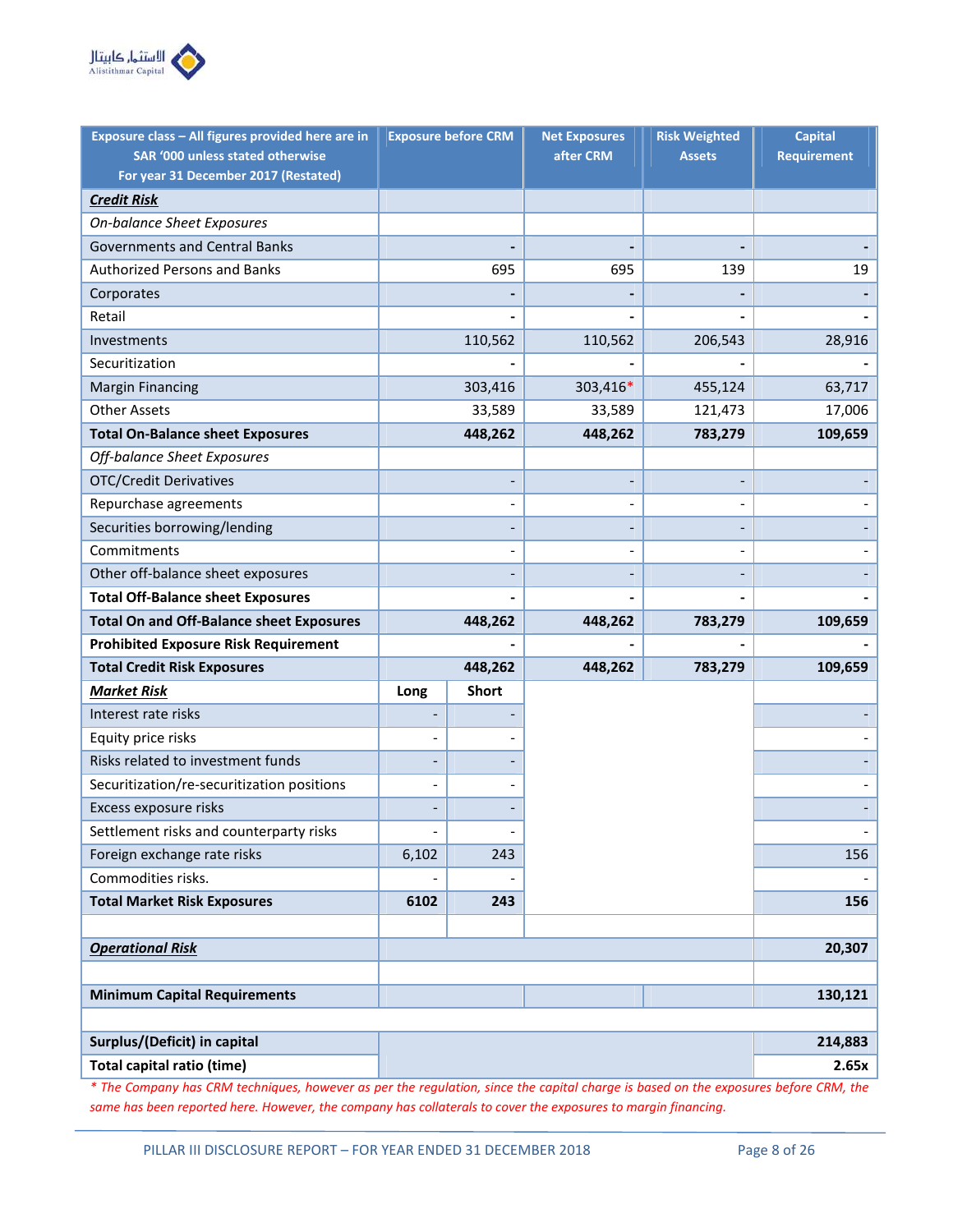

# **5. RISK MANAGEMENT**

#### 5.1 GENERAL QUALITATIVE DISCLOSURE FOR RISKS

#### 5.1.1 CREDIT RISK

Credit risk is the risk of loss due to an obligor's non-payment of an outstanding debt, loan or other line of credit (either the principal or interest (coupon) or both). The principal sources of credit risk for the Company arise from two potential sources:

- 1. Margin facilities to corporate clients and retail customers both conventional and Islamic facilities
- 2. Proprietary Investments of the Company

With respect to the margin facilities provided by the Company, there is a detailed policy that covers the parameters that should be considered prior to the acceptance of a customer for the provision of margin facilities, rules of disbursement, different controls that need to be in place during the facility period, etc. There are stipulated minimum coverage ratios required for the disbursement of margin facilities depending on the market.

The Risk Management Department is engaged in frequent monitoring of the different limits and controls that are in place for the provision of such facilities. In addition to the minimum coverage ratios, there are controls in terms of maximum limit per customer, tenor limits, margin calls, and various other risk controls in order to minimize the credit risk arising from these facilities.

Margin lending decisions are based on credit scoring models and decision strategies, developed using internal data with behavioral scoring applied. The approval process is reviewed regularly by Board Risk Committee with limit delegations from the Board. Within the company, emphasis is placed on the responsibility for making credit decisions and as such there is a series of delegated approval limits agreed by Board.

In terms of the proprietary investment portfolio, the Company invests only after performing enhanced due diligence on the investment and obtaining appropriate approvals from the Board of the Company through the Board Executive Committee. The approval process is very organized and sufficient care is taken while taking those investments moreover they also conform to the Investment Policy guidelines that are approved by the Board.

The company also carries out regular stress tests on the above different aspects to effectively monitor, measure and manage the credit risk that the company is exposed to. The Risk management Policy and the credit policies are all annually reviewed by the Chief Risk Officer who reports independently to the Board Risk Committee which is a Board Committee. These are approved by the Board on an annual basis.

Credit risk consumes the largest proportion of the Company's minimum capital requirement. Within the established principles and parameters the company ensures that strict capital discipline is maintained through correct pricing and management of credit risks in relation to the regulatory and economic capital requirements.

Further information on credit risk capital is provided in section 5.2 – Credit Risk Disclosure.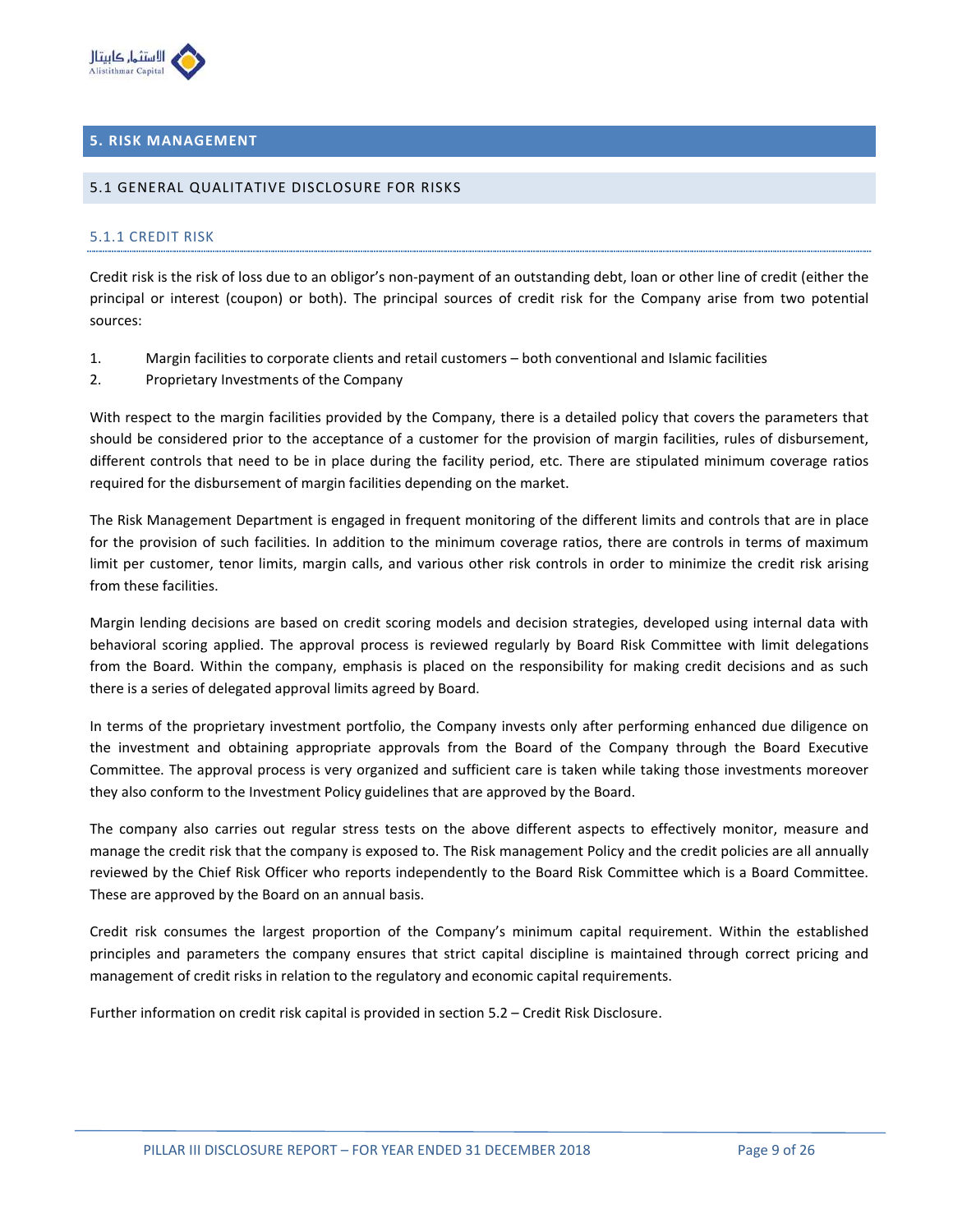

# 5.1.2 MARKET RISK

This is the risk that the value of an investment will decrease due to movements in market factors. The market risk factors considered by the Company are equity risk, interest rate risk, foreign exchange risk, credit spread risk, underwriting risk, commodity risk and settlement risk. The Company has very little market risk given that it does not operate an active trading book. It invests its excess cash in carefully analyzed and selected investment after appropriate due diligence.

The Company does not having an active trading book, however it has established a detailed Investment policy guideline that it should follow which prescribes the trading limits, investment limits, exposure limits, etc. that shall be strictly followed in case of any positions that the Company takes in principal. The Company has a formalized procedure to be followed in case of taking any exposures to investments as Principal. One of the purposes of this procedure was to ensure that the capital adequacy requirements are taken into consideration well before the investment is made. This process is in addition to the formal approval process which requires all such investments taken in principal capacity to be approved by the Board Executive Committee having representation of Board members in the Committee.

The monitoring and control of market risk is handled by the risk management function which is responsible for ensuring market risk exposures are measured in accordance with defined policies and reported daily against prescribed control limits.

As noticed in the minimum capital requirements, given the absence of an active trading book, the capital requirements for market risk is very minimal which is only arising from the foreign exchange risk.

Further information on market risk capital is provided in section 5.5 – Market Risk Disclosure.

# 5.1.3 OPERATIONAL RISK

Operational risk is defined as per Basel II regulations, as the risk of direct or indirect losses resulting from human factors, external events and inadequate or failed internal processes and systems. In general, there are four main causes that are identified in standard operational risk definitions. Operational risk events can occur when there are inadequacies or failures due to:

- People (human factors)
- Processes
- **Systems**
- **External events**

Even though the above is self-explanatory, the above explicitly means, the person doing the activity making an error, the process that supports the activity is flawed, the system that facilitated the activity is broken, or an external event occurs that disrupts the activity.

In order to manage the operational risks within the Company, it operates a 'three line of defense' model as indicated below:

• The first line of defense is business line management. It has the primary responsibility for the identification, management and mitigation of the risks associated with the products and processed of its business. It engages in regular testing and certification of the adequacy and effectiveness of controls and compliance with the company's policies and procedures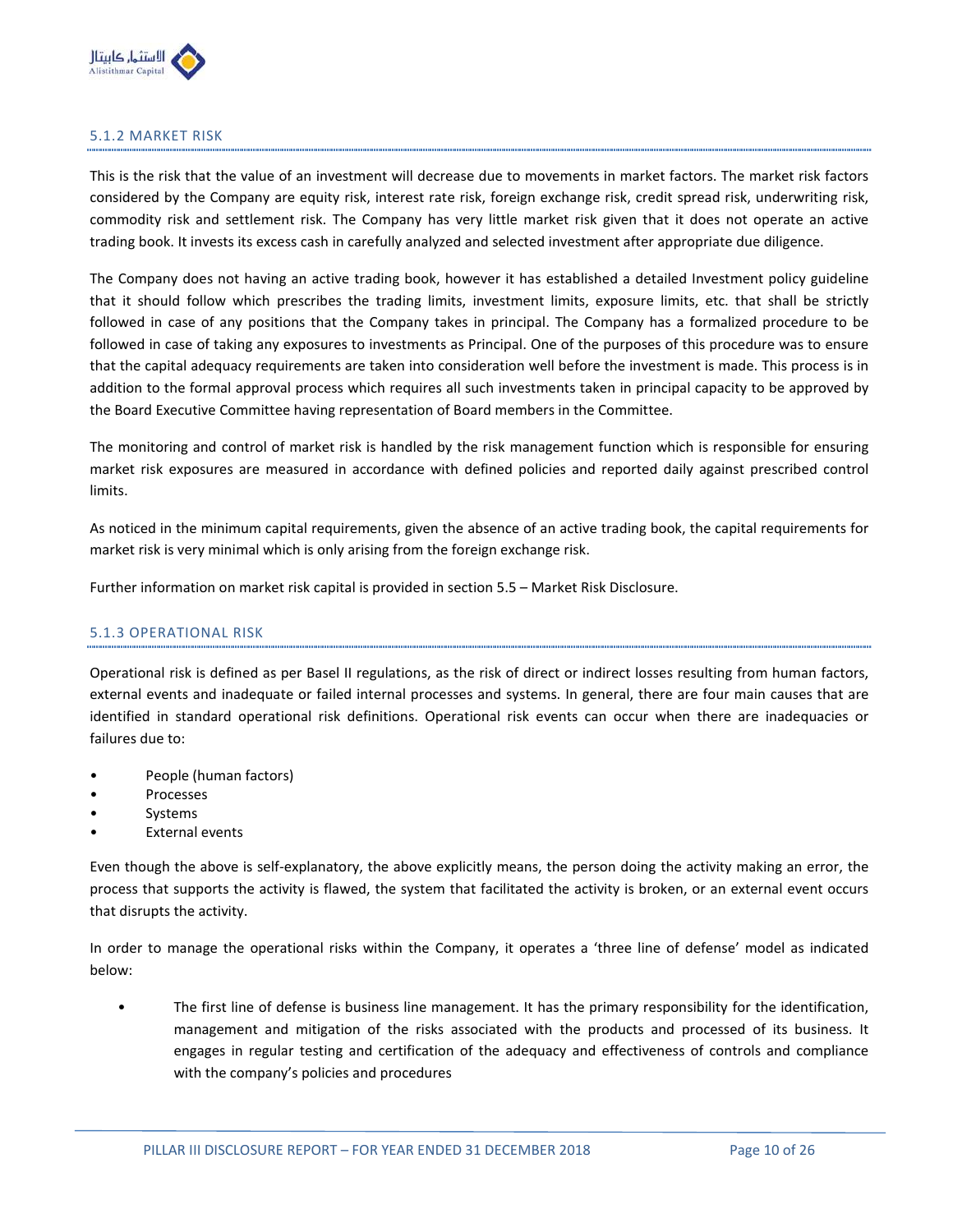

- The second line of defense is the company's Risk Management, Compliance and Governance Departments. These departments are responsible for identifying the potential sources of risks that can arise as a result of the differing business lines and support functions in the Company. The Risk Management department is also responsible for the preparation and maintenance of the detailed risk register which identified the potential sources of risk and the possible controls that have to be in place in order to mitigate the identified risks
- The third line of defense is Internal Audit. The Company's internal audit is responsible for assessing compliance with the risk register and for providing independent evaluation of the adequacy and effectiveness of the risk control framework. In addition, the Internal Audit department also takes a risk based audit approach by using the risk register as an input for conducting their audits

In addition, to the above framework, it has been the Company's practice to document detailed policies and procedures, for all business lines and functions within the Company, which shall detail the ways in which things should be carried out to achieve the objectives of the function with minimal errors. The Company's policies and procedures are regularly reviewed by the management and approved by the Board of Directors.

Further information on operational risk capital is provided in section 5.6 – Operational Risk Disclosure.

# 5.1.4 INTEREST RATE RISK

This is the risk that a movement in interest rates will impact the profitability of the Company. Interest rate risk arises principally from mismatches between the future yield on assets such as margin loans and their respective funding costs, as a result of changes in interest rates.

In order to manage interest rate risk, the pricing of margin loans are carefully performed taking into account the funding costs in order to minimize the mismatch in interest rate spreads. Risk monitoring is done on a periodic basis to assess this risk and to manage it effectively.

The Company does not engage in any hedging techniques to minimize interest rate risk.

There is no interest rate risk in the trading book as the Company does not hold a proprietary trading book.

#### 5.1.5 FOREIGN EXCHANGE RISK

Currency or foreign exchange risk arises from an open position, either overbought (long) or oversold (short), in a foreign currency, creating exposure to a change in the relevant exchange rate.

The Company is not exposed to any Trading Book FX Risk as it does not hold a proprietary trading book.

However the company is exposed to Structural FX risk which arises from non-SAR denominated assets and liabilities in its normal course of business.

#### 5.1.6 LIQUIDITY RISK

This is the risk of the Company not having available sufficient resources to enable it to meet its obligations as they fall due or can only secure such resources at excessive cost. The two aspects of liquidity are asset liquidity and funding liquidity.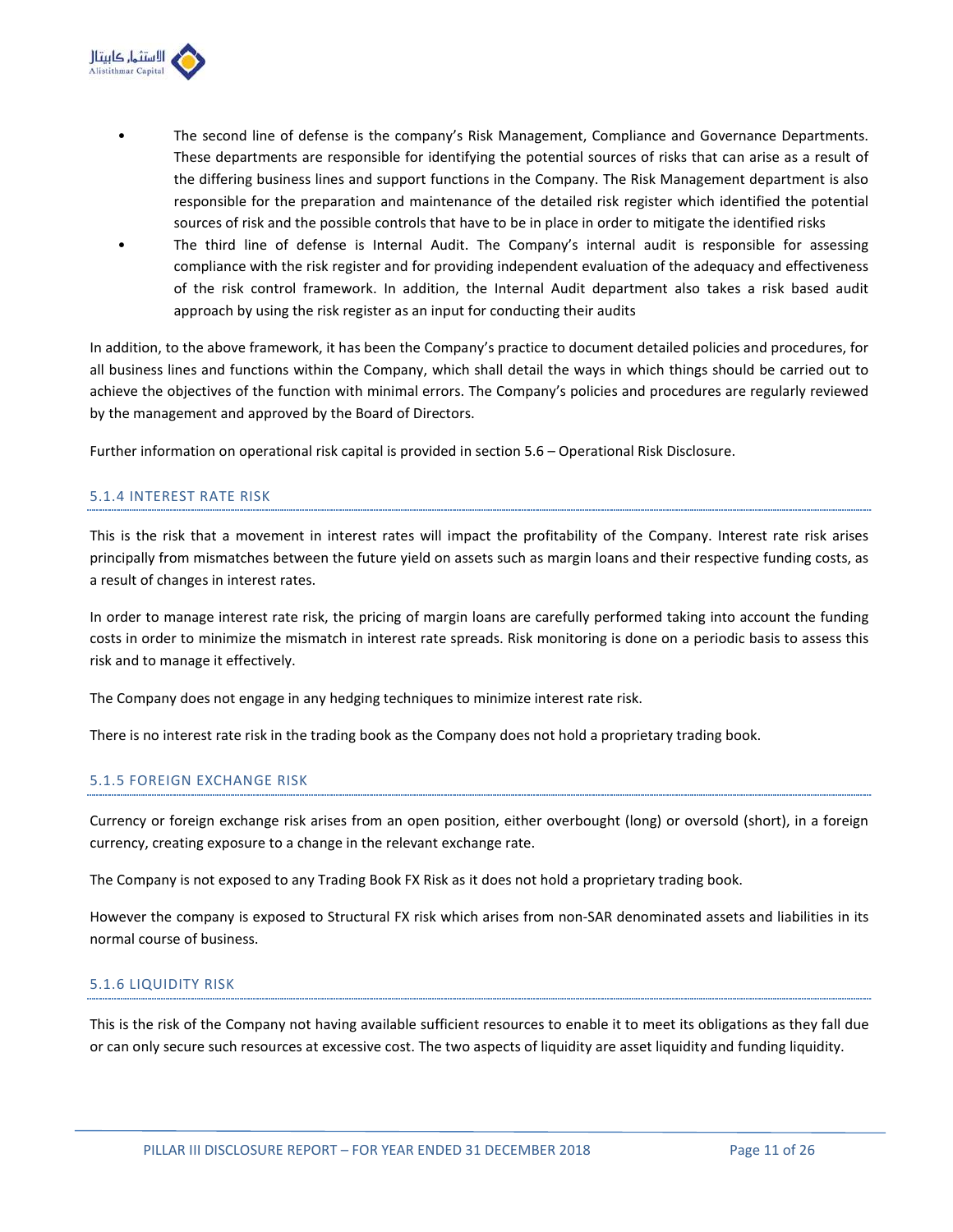

Funding liquidity risk arises when the necessary liquidity to fund obligations cannot be obtained at the expected terms and when required. Asset liquidity risk arises when the assets are not able to be disposed at its current market value without affecting liquidity of the asset.

When it comes to funding liquidity risk, the Company monitors the liquidity position of the company regularly to meet any commitments in a timely manner. The Company also carries out stress testing to assess the worst case scenario in terms of liquidity crisis with a view to assess the company's ability to maintain an adequate capital position in such a scenario.

The Company also closely monitors the availability of funding lines to meet the commitments.

The Company seeks to maintain a cushion of unencumbered, liquid investment that can be liquidated in times of meeting unexpected cash flows arising from the normal course of business.

# 5.1.7 CONCENTRATION RISK

Concentration risk is the possible losses that shall be incurred arising from heavily lopsided exposure to a particular group of counterparties. In terms of the Company, the possible concentration risks that can lead to a loss of capital are from any of the following sources:

- Concentration of its clients whose defaults will result in a direct loss of capital for the Company
- Concentration of its investment portfolio to a few asset classes or few counterparties or few instruments

It needs to be understood that concentration risk is not a stand-alone risk and is a part of the other risk elements such as credit or market risks. However apart from the above direct loss of capital, potential concentration among the Company's clients in terms of its customers shall mean that the income sources of the Company is concentrated and this indirectly could have an impact on the income of the Company – therefore this is also considered as a source of concentration risk.

All approved borrowing limits are subject to credit analysis and assessment as set out in the policies and procedures and there are concentration limits for the same along with the approval matrix. Exposures are monitored on a regular basis, and are overseen by CEO and the Board Risk Committee.

Prudent sanctioning of any new lending is a key mitigation. In terms of concentration of margin financing clients, as a control measure in order to mitigate and manage concentration risk, a maximum cap has been placed on the margin commitment that can be provided for any single client.

In terms of monitoring the concentration risk, regular reports are being generated by the Risk Management department to monitor the largest exposures and the concentration of these exposures along with their underlying collaterals in order to assess the capital at loss, if any, despite the required coverage requirements.

Moreover, as per the Prudential Rules issued by the CMA, there is a excess exposure limit that has been placed as 25% of the capital base beyond which all such exposures are considered as prohibited exposures. The large exposure reporting limit is 10% of the capital base which is regularly monitored on a monthly basis as part of the CAM submissions.

# 5.1.8 BUSINESS/ECONOMIC RISK

Business risks implies uncertainty in profits or danger of loss and the events that could pose a risk due to some unforeseen events in future, which causes businesses to fail.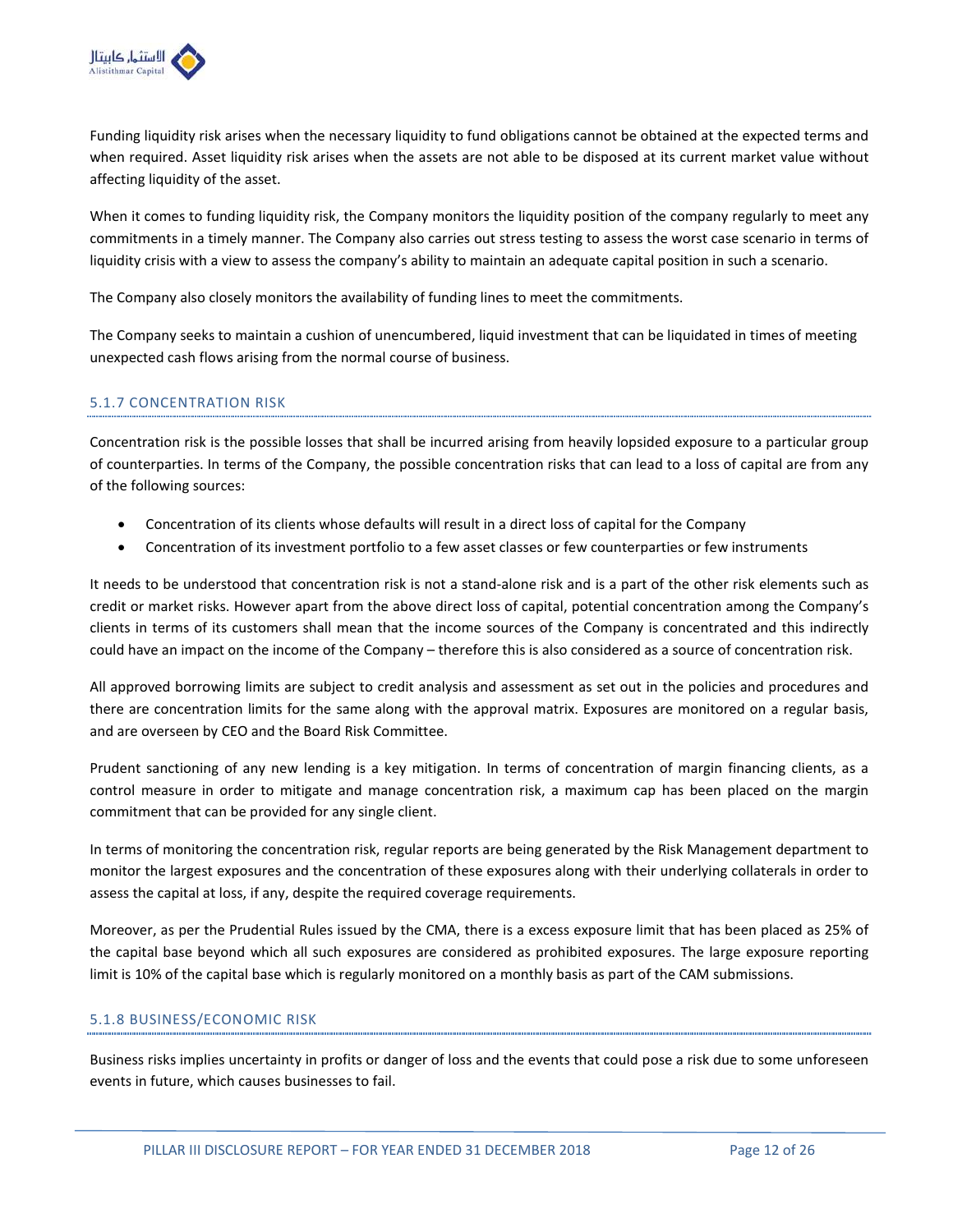

Business risk could arise either due to:

- Internal risks risks arising from events that may happen within the company; or
- External risks risks arising from events that happen out of the company

Economic risk is somewhat related to Business risk, as the former is a key External risk that is prone to happen which may impact the running of the company. Explicitly, economic risk can be described as the likelihood that the company will be affected by macroeconomic conditions such as government regulation, exchange rates, or political stability, most commonly in a foreign country.

The key potential business risks are identified as part of the budgeting and forecasting process. The outcome of this process forms the basis for sensitivity analysis of the net income, which is incorporated as part of the annual budget report presented to the Board of Directors for approval. Business risk is covered by the budgeted income. Moreover, the company usually does an ongoing review of its performance against the budget and in addition also takes into account the current market conditions and economic factors and incorporates this in order to revise the forecasted financial statements of the company in order to assess its position against where it was expected to be in the budgets.

In terms of economic risk, the risk management department does a regular stress testing which takes into account some distressed macro-economic conditions in order to assess the impact on the net income of the company.

With respect to managing the risk of key positions within the company, the company has a detailed succession plan for all of the key positions within the company so that there is no disruption in business activity or impact rising from such instances.

# 5.1.9 STRATEGIC RISK

The risk that the medium and long term profitability of the company could be adversely impacted by the failure to either identify and implement the correct strategy or not being able to meet its business objectives, targets or losing the support from its shareholders.

This is somewhat related to the business risk and economic risk elements identified above and are not significantly different from those risks and the factors relating to those. Competition risk could be one of the primary causes of strategic risk.

Competition risk is the risk of intense competition from the competitors. Keeping in view the business cycle of the investment management industry in the Kingdom, the risk of competitors and new entrants is phenomenal.

The strategy department on a regular basis and variations monitors the strategic risks, if any are reported to the Board to refine the Company's strategy in light of market developments.

The Company in an effort to have a clear direction had developed a medium term strategic plan ranging over the next 4 years, which identifies clearly the objectives of the company and how it intends to achieve them.

#### 5.1.10 COMPLIANCE RISK

Compliance risk is the current and prospective risk of non-conformance with applicable, laws, rules and regulations set forth by the CMA and other governmental and supervising agencies within the Kingdom of Saudi Arabia, in addition to the best and common practices and ethical standards. These risks also arise in situations where the laws or rules governing the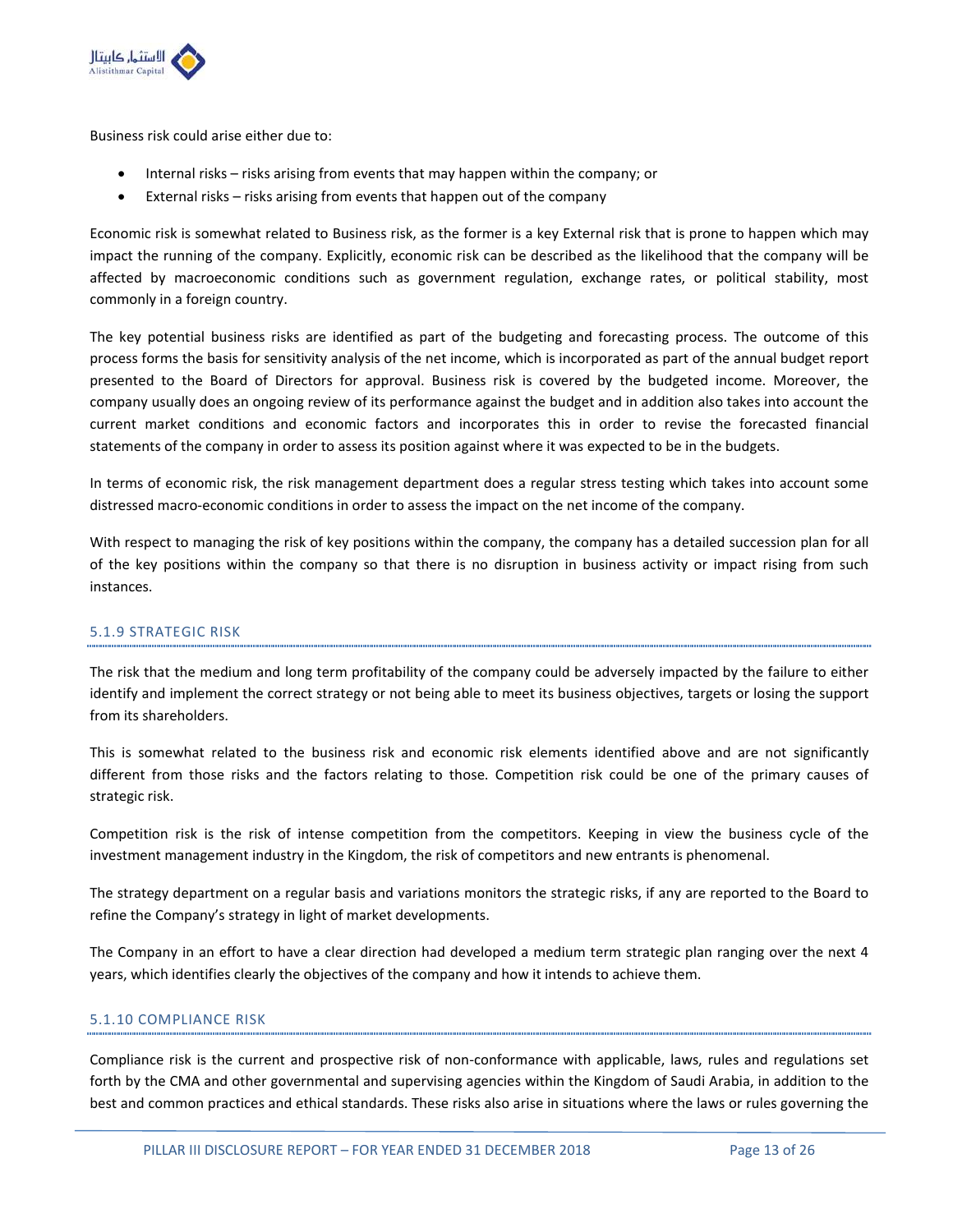

company's products or activities of its clients may be ambiguous or untested. These risks expose the institution to fines, civil money penalties, payment of damages, voiding of contracts and it might reach the cancelation of the investment licenses for major braches. Compliance risk can lead to diminished reputation, reduced franchise value, limited business opportunities, reduced expansion potential, and an inability to enforce contracts.

Compliance, Regulatory and Statutory risks are within the overall responsibilities of the Compliance Department. The Compliance Department is responsible for managing regulatory and compliance risks. The Company measures its vulnerability to loss (on an on-going basis) under potential litigations arising due to various reasons listed above.

The Compliance Committee reports to the Audit Committee, which is a Board committee with its key findings and observations on a regular basis. Moreover, the Compliance department also carries out a regular compliance monitoring program to identify the key compliance issues relating to different business and functional activities.

#### 5.1.11 REPUTATION RISK

Reputation risks relate to risks that could damage reputation or standing of the company in the marketplace. Materialization of reputation risk could lead to perceptions of poor corporate governance and inability / lack of commitment in being able to provide valuable services to clients.

Possible sources of reputation risk have been identified as follows:

- Regulatory or legal compliance failure;
- Unethical practice by company employee;
- Failure to deliver minimum standards of service;
- Failure to achieve financial performance targets;
- Poor crisis management;
- Security breach;
- Failure to meet market expectations;
- Ineffective Business Continuity Plans; and
- Inadequate IT services

Reputational risk is not a stand-alone risk and is inherent and derived from any of the other risks that have been detailed above. As these are not stand alone risks, proper and efficient management of the underlying risks which are prone to result in these risks is critical to avoid reputation risk.

# 5.2 CREDIT RISK DISCLOSURE – ADDITIONAL DISCLOSURES

#### 5.2.1 PAST DUE LOANS

A loan is considered past due if it is not repaid on the payment due date or maturity date.

#### 5.2.2 IMPAIRED LOANS

The Company regularly monitors the past due loans and the duration of such past due exposures. Based on its internal approved policies depending on how long the loan has been past due and the presence of financial collateral, the Company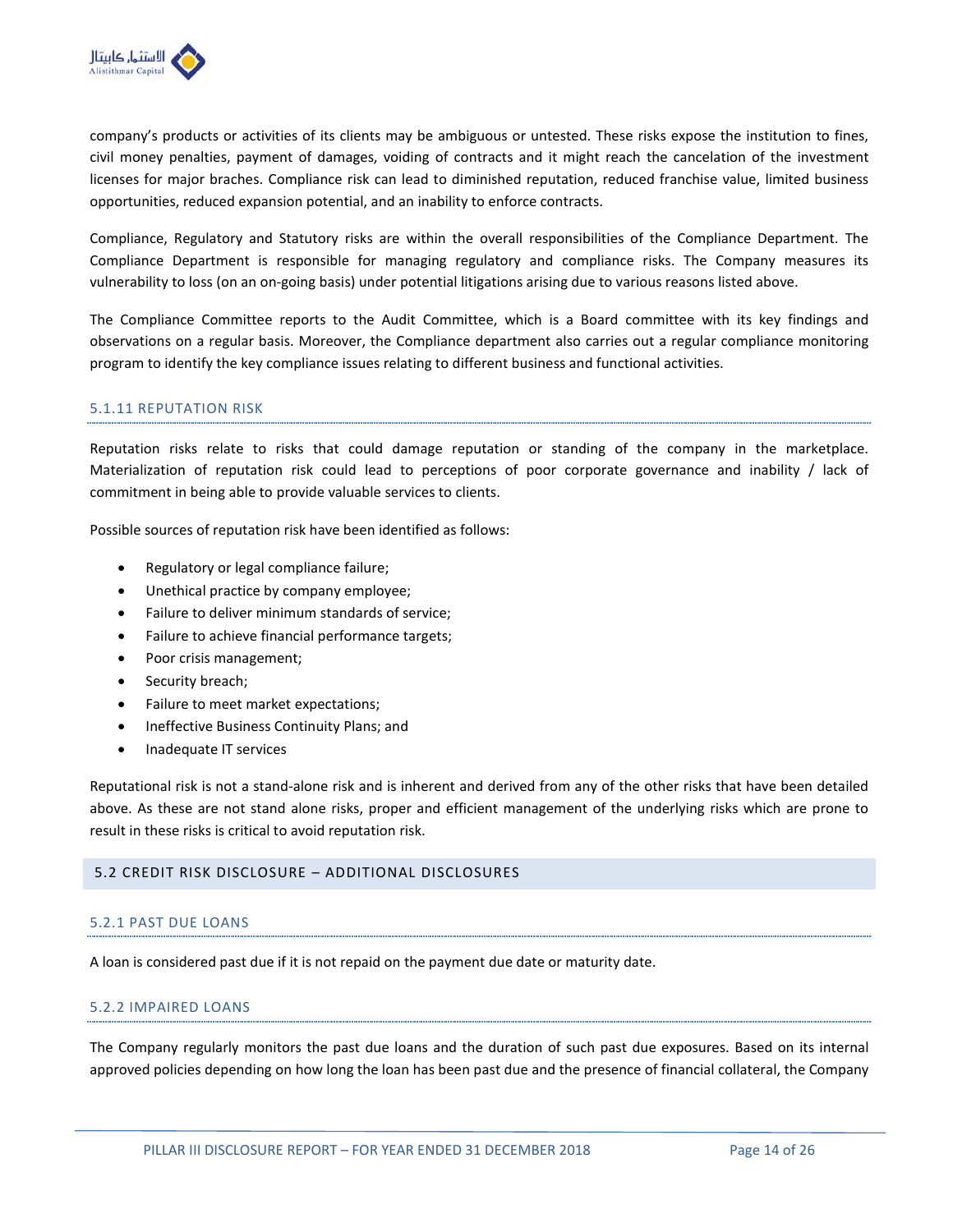

decides to write off the loan amount. However this shall be only done with the approval of the Board Credit and Risk Committee. There are no general provisions being created for the margin loan portfolio given the strong controls in place.

# 5.2.3 CREDIT RATING SCALES AND CREDIT RISK WEIGHTS

The Company for the purpose of assigning ratings uses the three globally recognized credit rating institutions namely:

- 1. Moody's Investors Service
- 2. Standard and Poor's Ratings Group
- 3. Fitch Group

Credit ratings of all exposures are individually determined from the above credit rating agencies and mapped to the exposures assigning a risk weight according to the Prudential Rules. The alignment of alphanumeric scales of each agency to risk buckets is as follows:

| Moody's        | <b>Standard &amp; Poor's</b> | Fitch      |
|----------------|------------------------------|------------|
| Aaa            | AAA                          | AAA        |
| Aa1            | AA+                          | AA+        |
| Aa2            | AA                           | AA         |
| Aa3            | AA-                          | AA-        |
| A1             | $A+$                         | A+         |
| A2             | Α                            | Α          |
| A <sub>3</sub> | A-                           | А-         |
| Baa1           | BBB+                         | BBB+       |
| Baa2           | <b>BBB</b>                   | <b>BBB</b> |
| Baa3           | BBB-                         | BBB-       |
| Ba1            | BB+                          | BB+        |
| Ba2            | BB                           | BB         |
| Ba3            | BB-                          | BB-        |
| <b>B1</b>      | $B+$                         | $B+$       |
| <b>B2</b>      | B                            | B          |
| B <sub>3</sub> | B-                           | B-         |
| Caa1           | $CCC +$                      | $CCC +$    |
| Caa2           | CCC                          | CCC        |
| Caa3           | CCC-                         | CCC-       |
| Ca             | CC                           | CC         |
| С              | $\mathsf C$                  | С          |
| NR             | D                            | D          |
|                | <b>NR</b>                    | <b>NR</b>  |

In case of differing ratings by the different rating agencies, as the prudent basis, the minimum of the three available ratings are taken to account for the risks.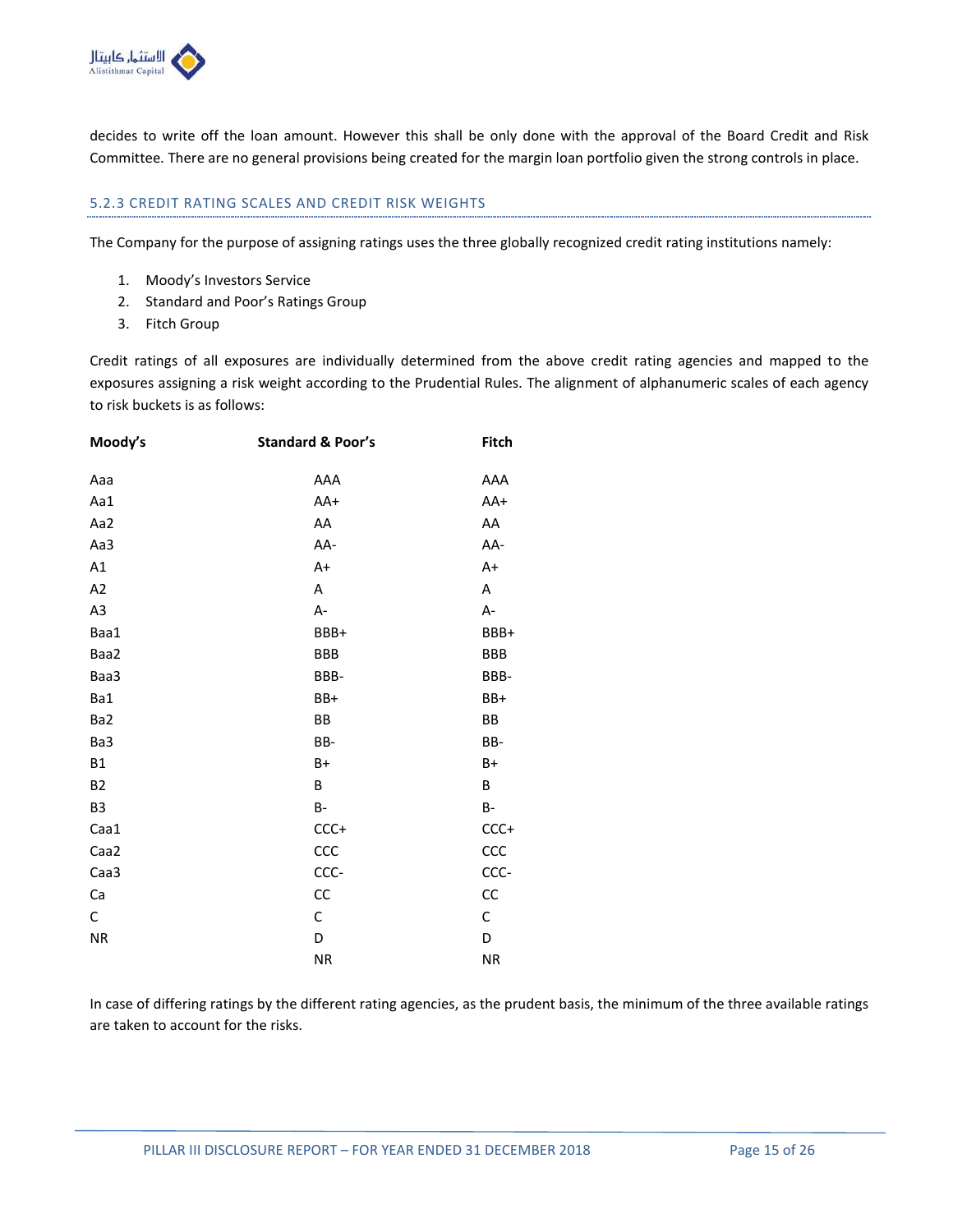

The following are the mappings between the credit rating from each credit rating agency and the credit quality steps with respect to non-trading activities. This is in compliance with the Prudential Rules issued by the CMA.

| <b>Credit Quality Step</b><br>for long term<br>ratings | <b>S&amp;P</b> | <b>Fitch</b>   | Moody's                          |
|--------------------------------------------------------|----------------|----------------|----------------------------------|
| 1                                                      | AAA to AA-     | AAA to AA-     | Aaa to Aa3                       |
| $\overline{2}$                                         | $A+$ to $A-$   | $A+$ to $A-$   | A1 to A3                         |
| 3                                                      | BBB+ to BBB-   | BBB+ to BBB-   | Baa1 to Baa3                     |
| 4                                                      | BB+ to BB-     | BB+ to BB-     | Ba1 to Ba3                       |
| 5                                                      | $B+$ to $B-$   | $B+$ to $B-$   | B <sub>1</sub> to B <sub>3</sub> |
| 6                                                      | CCC+ and below | CCC+ and below | Caa1 and below                   |
| 7                                                      | Non rated      | Non rated      | Non rated                        |

| <b>Credit Quality Step</b><br>for short term<br>ratings | S&P            | <b>Fitch</b>   | Moody's   |
|---------------------------------------------------------|----------------|----------------|-----------|
| 1                                                       | $A-1+$ , $A-1$ | $F1+, F1$      | $P-1$     |
| $\mathfrak z$                                           | $A-2$          | F <sub>2</sub> | $P-2$     |
| 3                                                       | $A-3$          | F <sub>3</sub> | $P-3$     |
| 4                                                       | Below A-3      | Below F3       | Not Prime |
| 5                                                       | Non rated      | Non rated      | Non rated |

The risk weights for the different exposure types are as follows:

| <b>Credit Quality Step</b>                                                                                                | $\mathbf{1}$ | $\overline{2}$ | 3    | 4    | 5    | 6    |      |
|---------------------------------------------------------------------------------------------------------------------------|--------------|----------------|------|------|------|------|------|
| Exposure to government or central<br>banks                                                                                | 0%           | 20%            | 50%  | 100% | 100% | 150% | 150% |
| Exposure to authorized persons and<br>banks                                                                               | 20%          | 50%            | 100% | 100% | 100% | 150% | 150% |
| Exposures to authorized persons,<br>banks and foreign equivalents with<br>an original maturity of three months<br>or less | 20%          | 20%            | 20%  | 50%  | 50%  | 150% | 150% |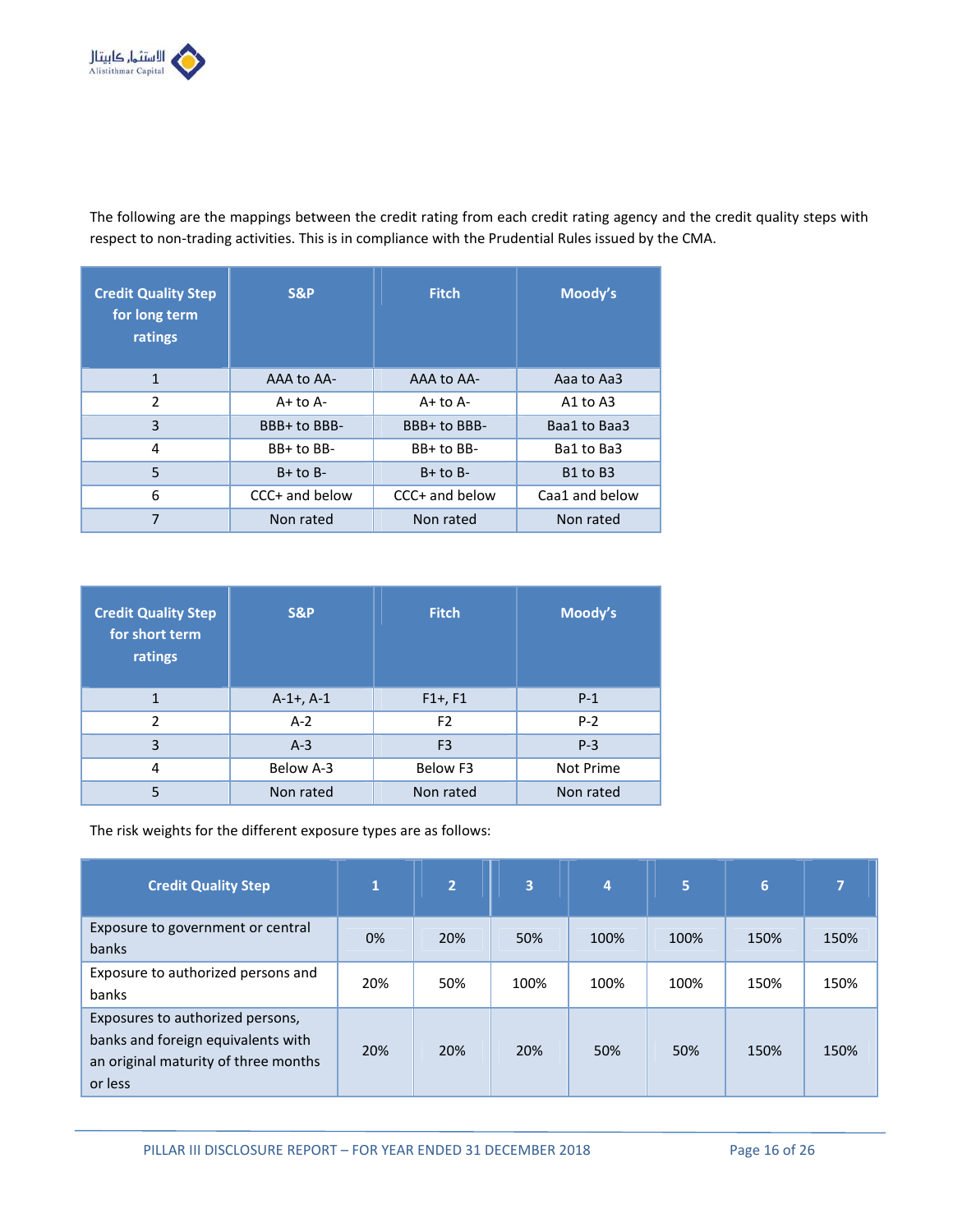

| Exposure to corporates                 | 20% | 50% | 100% | 200% | 400% | 714% | 714% |
|----------------------------------------|-----|-----|------|------|------|------|------|
| Exposure to securitization positions   | 20% | 50% | 100% | 350% | 714% | 714% | 714% |
| Exposure to re-securitization position | 20% | 50% | 100% | 350% | 714% | 714% | 714% |
| Exposure to investment funds           | 20% | 50% | 100% | 100% | 150% | 150% | 150% |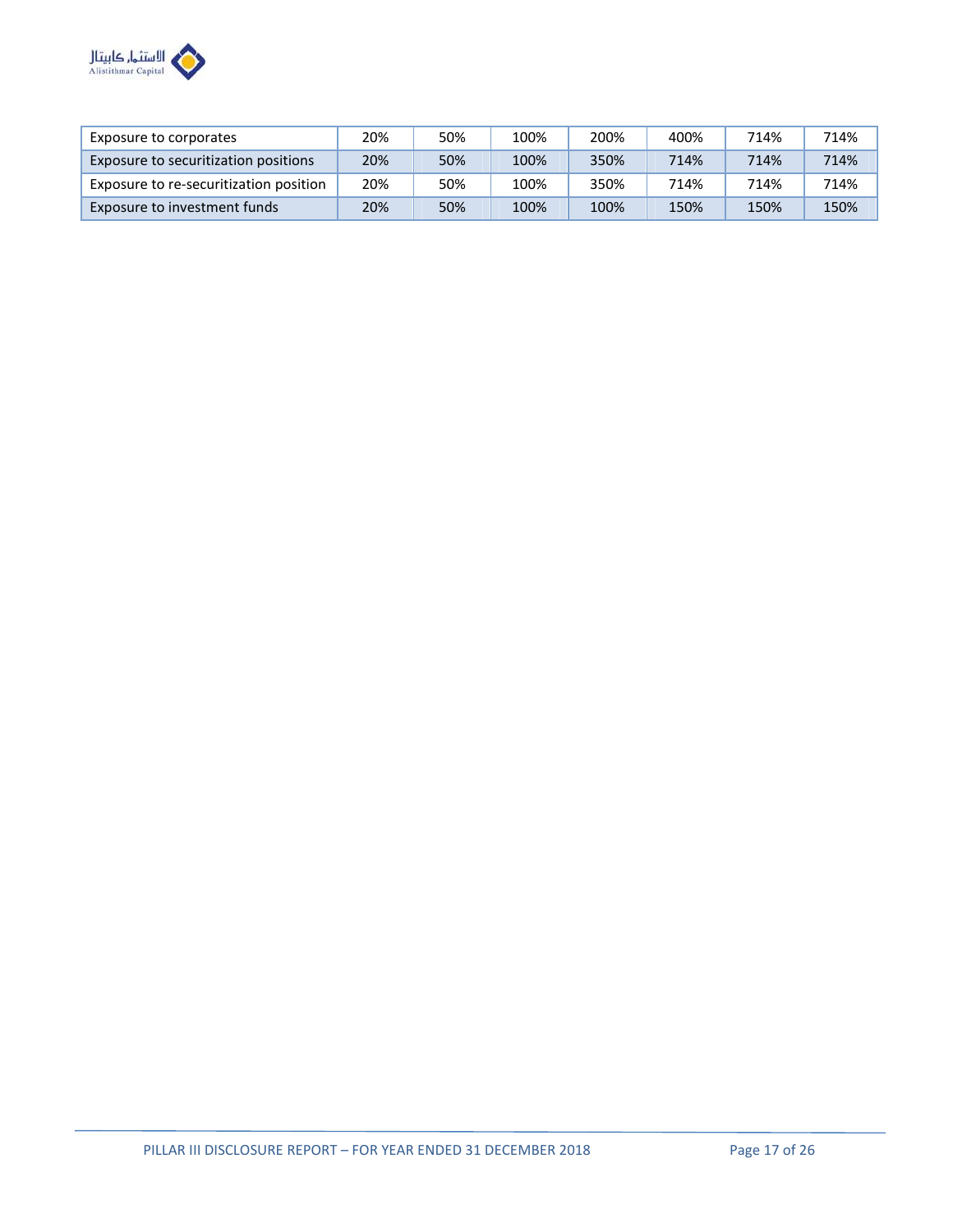|                                          | Exposures after netting and credit risk mitigation - as of Dec 31, 2018 |                                      |                                   |                          |                          |                          |                          |                          |                          |                          |                                         |                                                                       |                                                |
|------------------------------------------|-------------------------------------------------------------------------|--------------------------------------|-----------------------------------|--------------------------|--------------------------|--------------------------|--------------------------|--------------------------|--------------------------|--------------------------|-----------------------------------------|-----------------------------------------------------------------------|------------------------------------------------|
| Risk<br>Weight                           | Govt and<br>Central<br>banks                                            | Administrati<br>ve bodies<br>and NGO | Authorized<br>person and<br>banks | Margin<br>Financing      | Corporates               | Retail                   | Past due<br>items        | Investments              | Securitization           | Other<br>assets          | Off balance<br>sheet<br>commitmen<br>ts | <b>Total</b><br><b>Exposure</b><br>after<br>netting and<br><b>CRM</b> | <b>Total Risk</b><br>Weighted<br><b>Assets</b> |
| 0%                                       | $\blacksquare$                                                          | $\sim$                               | $\overline{\phantom{a}}$          | $\blacksquare$           | $\overline{\phantom{a}}$ | $\overline{\phantom{a}}$ | $\blacksquare$           | $\sim$                   | $\blacksquare$           | 10                       | $\sim$                                  | 10                                                                    | ۰.                                             |
| 20%                                      | $\overline{\phantom{a}}$                                                | $\sim$                               | 699                               | $\overline{\phantom{a}}$ | $\overline{\phantom{a}}$ | $\overline{\phantom{a}}$ | $\overline{\phantom{a}}$ | $\overline{\phantom{a}}$ | $\sim$                   | $\overline{\phantom{a}}$ | $\overline{\phantom{a}}$                | 699                                                                   | 140                                            |
| 50%                                      | $\qquad \qquad \blacksquare$                                            | $\sim$                               | $\overline{\phantom{a}}$          | $\overline{\phantom{a}}$ | $\sim$                   | $\overline{\phantom{a}}$ | $\overline{\phantom{a}}$ | $\sim$                   | $\overline{\phantom{a}}$ | $\overline{\phantom{a}}$ | $\overline{\phantom{a}}$                | $\overline{\phantom{a}}$                                              | $\overline{\phantom{a}}$                       |
| 100%                                     | $\qquad \qquad \blacksquare$                                            | $\overline{\phantom{a}}$             | $\overline{\phantom{a}}$          | $\overline{\phantom{0}}$ | $\overline{\phantom{a}}$ | $\overline{\phantom{a}}$ | $\overline{\phantom{a}}$ | $\overline{\phantom{a}}$ | $\overline{\phantom{a}}$ | $\overline{\phantom{a}}$ |                                         | $\overline{\phantom{a}}$                                              | $\overline{\phantom{0}}$                       |
| 150%                                     | $\overline{\phantom{a}}$                                                | $\sim$                               | $\overline{\phantom{a}}$          | 376,906*                 | $\overline{\phantom{a}}$ | $\overline{\phantom{a}}$ | $\overline{\phantom{a}}$ | 8,069                    | $\overline{\phantom{a}}$ | $\overline{\phantom{a}}$ | $\overline{\phantom{a}}$                | 384,975                                                               | 577,463                                        |
| 200%                                     | $\overline{\phantom{a}}$                                                | $\overline{\phantom{a}}$             | $\overline{\phantom{a}}$          | $\overline{\phantom{a}}$ | $\overline{\phantom{a}}$ | $\overline{\phantom{a}}$ | $\overline{\phantom{a}}$ |                          | $\overline{\phantom{a}}$ | $\overline{\phantom{a}}$ | $\overline{\phantom{a}}$                | $\overline{\phantom{a}}$                                              |                                                |
| 300%                                     | $\overline{\phantom{a}}$                                                | $\sim$                               | $\overline{\phantom{a}}$          | $\overline{\phantom{a}}$ | $\sim$                   | $\overline{\phantom{a}}$ | $\overline{\phantom{a}}$ | 21,061                   | $\sim$                   | 31,934                   | $\sim$                                  | 52,995                                                                | 158,985                                        |
| 400%                                     | $\qquad \qquad \blacksquare$                                            | $\overline{\phantom{a}}$             | ٠                                 | $\overline{\phantom{0}}$ | $\overline{\phantom{a}}$ | -                        | $\overline{\phantom{a}}$ | $\overline{\phantom{a}}$ | $\overline{\phantom{a}}$ | $\qquad \qquad -$        | $\overline{\phantom{a}}$                | $\overline{\phantom{a}}$                                              |                                                |
| 500%                                     | $\qquad \qquad \blacksquare$                                            | $\sim$                               | $\overline{\phantom{a}}$          | $\blacksquare$           | $\overline{\phantom{a}}$ | $\overline{\phantom{a}}$ | $\overline{\phantom{a}}$ | $\overline{\phantom{a}}$ | $\overline{\phantom{a}}$ | $\overline{\phantom{a}}$ | $\sim$                                  | $\overline{\phantom{a}}$                                              |                                                |
| 714%                                     | $\qquad \qquad -$                                                       | $\overline{\phantom{a}}$             | $\overline{\phantom{a}}$          | $\overline{\phantom{0}}$ | $\overline{\phantom{a}}$ | $\overline{\phantom{a}}$ | $\overline{\phantom{a}}$ | $\overline{\phantom{a}}$ | $\sim$                   | 2,110                    | $\blacksquare$                          | 2,110                                                                 | 15,065                                         |
| Avg<br>Risk<br>Weight                    | $\overline{\phantom{a}}$                                                | $\overline{\phantom{a}}$             | 20.00%                            | 150.00%                  | $\overline{\phantom{a}}$ | $\overline{\phantom{a}}$ | $\overline{\phantom{a}}$ | 258.55%                  | $\overline{\phantom{a}}$ | 325.57%                  |                                         | N/A                                                                   | N/A                                            |
| <b>Deduct</b><br>from<br>capital<br>base | $\qquad \qquad \blacksquare$                                            | $\overline{\phantom{a}}$             | $\overline{\phantom{a}}$          | $\overline{\phantom{a}}$ | $\overline{\phantom{a}}$ | $\qquad \qquad -$        | $\overline{\phantom{a}}$ | $\overline{\phantom{a}}$ | $\overline{\phantom{a}}$ | $\overline{\phantom{a}}$ | $\overline{\phantom{a}}$                | $\blacksquare$                                                        |                                                |

# 5.2.4 CREDIT RISK QUANTITATIVE DISCLOSURES – RISK WEIGHT AND EXPOSURES

*All of the above figures are in SAR '000*

*The average risk weights have been calculated based on the weighted average weights for the different exposure types under the respective category*

*\* The Company has CRM techniques, however as per the regulation, since the capital charge is based on the exposures before CRM, the same has been reported here. However, the company has collaterals to cover the exposures to margin financing.*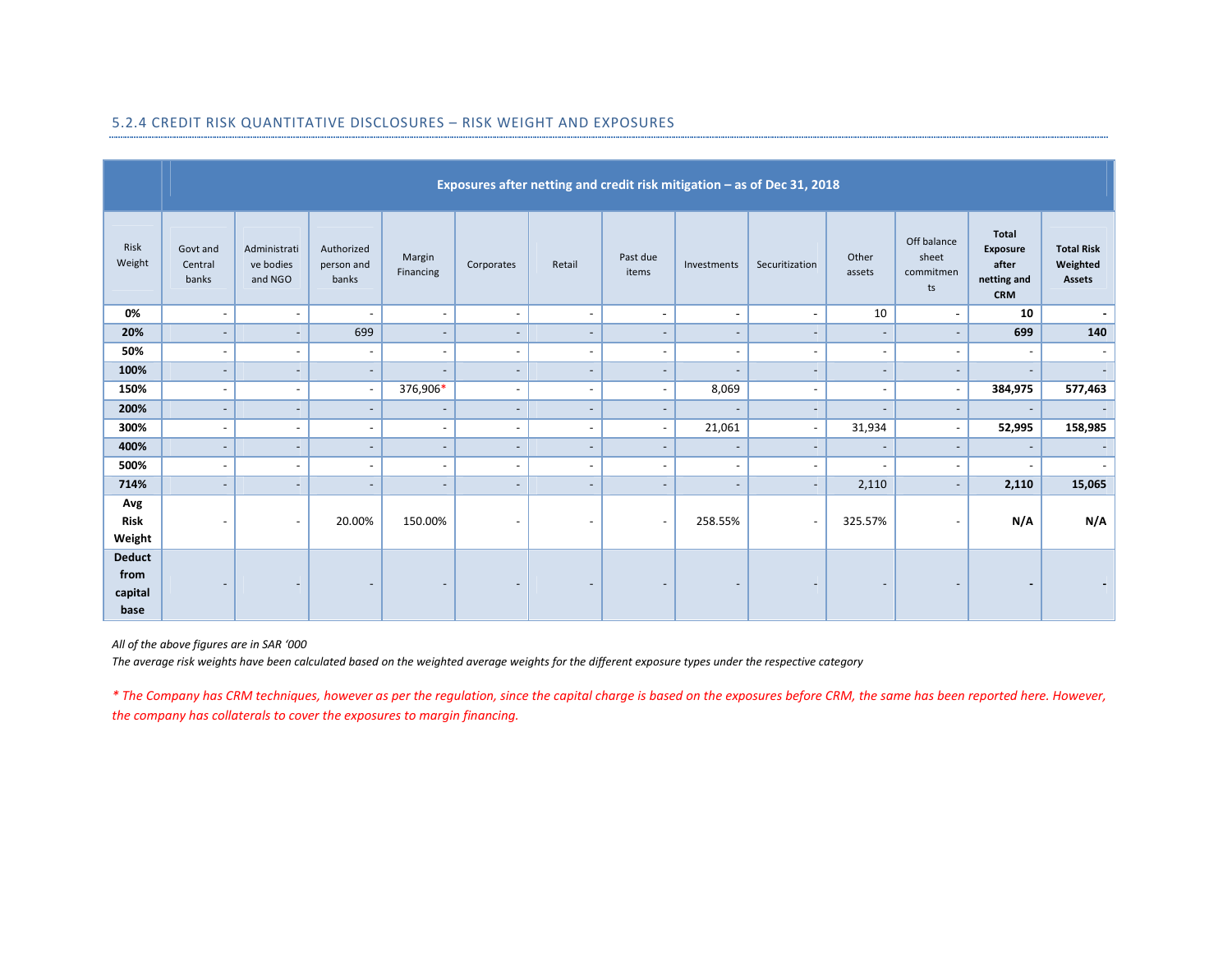#### 5.2.5 CREDIT RISK QUANTITATIVE DISCLOSURES –IMPAIRMENTS AND PAST DUE EXPOSURES

#### Not applicable

There have been no past due exposures as of December 31, 2018. With respect to impairments please refer to section 5.2.2. There have been no impaired assets as of December 31, 2018.

#### 5.2.6 CREDIT RISK QUANTITATIVE DISCLOSURES –GEOGRAPHICAL EXPOSURES

| All figures are in SAR '000  | <b>Kingdom of</b><br>Saudi Arabia |
|------------------------------|-----------------------------------|
| On balance sheet exposures   |                                   |
| Authorized persons and banks | 699                               |
| Investments                  | 29,130                            |
| <b>Margin Financing</b>      | 376,906                           |
| Other assets                 | 34,054                            |
| Off balance sheet exposures  |                                   |

# 5.2.7 CREDIT RISK QUANTITATIVE DISCLOSURES –RESIDUAL CONTRACTUAL MATURITY OF CREDIT EXPOSURES

| All figures are in SAR '000  | Less than 3<br>months    | 3 months to 1<br>year    |                          | More than 5<br><b>vears</b> | No fixed<br>maturity |
|------------------------------|--------------------------|--------------------------|--------------------------|-----------------------------|----------------------|
| On balance sheet exposures   |                          |                          |                          |                             |                      |
| Authorized persons and banks | $\overline{\phantom{0}}$ | $\overline{\phantom{a}}$ | $\overline{\phantom{0}}$ |                             | 699                  |
| Investments                  | 9,501                    | -                        | 11,560                   |                             | 8,069                |
| <b>Margin Financing</b>      | 78,570                   | 38,096                   | $\overline{\phantom{0}}$ |                             | 260,239              |
| Other assets                 | 9,909                    | 13,975                   | 10,170                   |                             |                      |
| Off balance sheet exposures  | $\overline{\phantom{0}}$ | -                        | -                        |                             |                      |

# 5.2.8 CREDIT RISK QUANTITATIVE DISCLOSURES –RECONCILIATION REPORT FOR PROVISIONS AND IMPAIRMENTS

#### Not applicable

There have been no past due exposures as of December 31, 2018. With respect to impairments please refer to section 5.2.2. There have been no impaired assets as of December 31, 2018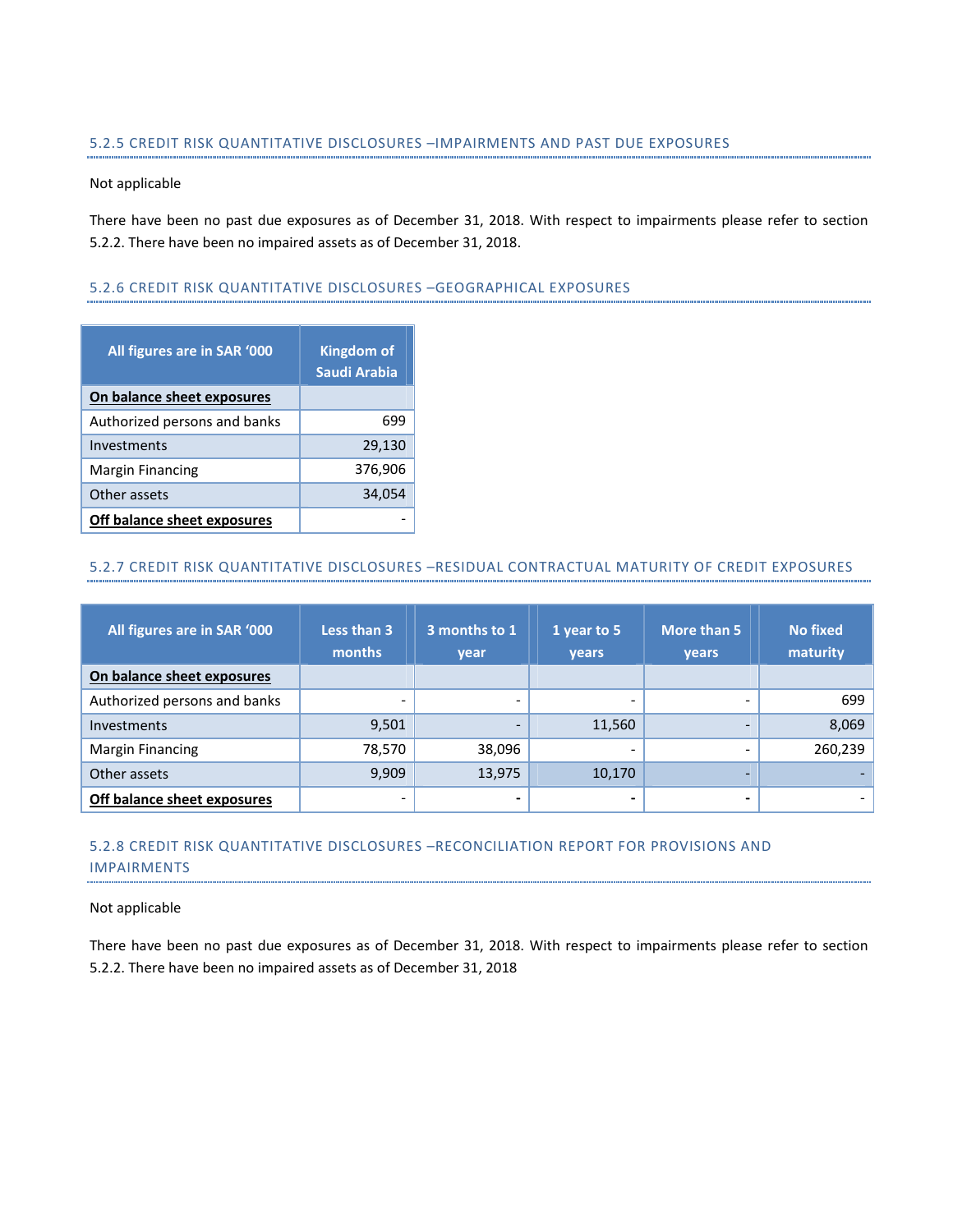

# 5.2.9 CREDIT RISK QUANTITATIVE DISCLOSURES –CREDIT RISK'S RATED EXPOSURE

# **Long Term Ratings of Counterparties**

|                         | Credit step              | Credit step<br>$\overline{2}$ | Credit step<br>$\overline{3}$ | Credit step<br>4             | Credit step<br>5         | Credit step<br>6             | Credit step<br>7(N/R) |
|-------------------------|--------------------------|-------------------------------|-------------------------------|------------------------------|--------------------------|------------------------------|-----------------------|
| On and Off balance      |                          |                               |                               |                              |                          |                              |                       |
| sheet exposures         |                          |                               |                               |                              |                          |                              |                       |
| Government and          |                          | $\overline{\phantom{0}}$      |                               |                              |                          |                              |                       |
| <b>Central Banks</b>    |                          |                               |                               |                              |                          |                              |                       |
| Authorized Persons and  | -                        | $\overline{\phantom{0}}$      | 699                           |                              |                          |                              |                       |
| <b>Banks</b>            |                          |                               |                               | $\qquad \qquad \blacksquare$ | $\qquad \qquad$          |                              |                       |
| Corporates              | $\overline{\phantom{a}}$ | $\overline{\phantom{a}}$      | $\overline{\phantom{0}}$      | $\overline{\phantom{a}}$     | ٠                        | $\qquad \qquad \blacksquare$ |                       |
| Retail                  | $\qquad \qquad -$        | -                             | -                             | $\qquad \qquad \blacksquare$ |                          |                              |                       |
| Investments             | $\overline{\phantom{a}}$ | $\overline{\phantom{a}}$      | -                             | $\overline{\phantom{a}}$     | $\overline{\phantom{a}}$ | $\qquad \qquad \blacksquare$ | 29,130                |
| Securitization          |                          | $\overline{\phantom{0}}$      |                               | $\qquad \qquad \blacksquare$ |                          |                              |                       |
| <b>Margin Financing</b> | ٠                        | $\overline{\phantom{a}}$      | $\overline{\phantom{0}}$      | $\overline{\phantom{a}}$     |                          |                              | 376,906               |
| <b>Other Assets</b>     | $\overline{\phantom{a}}$ | $\overline{\phantom{a}}$      | $\overline{\phantom{0}}$      | $\overline{\phantom{a}}$     | $\qquad \qquad$          |                              | 34,044                |
| Off-balance sheet       | ٠                        | ٠                             |                               | $\overline{\phantom{a}}$     | $\qquad \qquad$          |                              |                       |
| <b>Total</b>            | $\overline{\phantom{0}}$ | $\blacksquare$                | 699                           | $\blacksquare$               |                          |                              | 440,080               |

#### **Short Term Ratings of Counterparties**

|                         | Credit step<br>1 | Credit step<br>2         | Credit step<br>3 | Credit step<br>$\overline{4}$ | Credit step<br>5(N/R) |
|-------------------------|------------------|--------------------------|------------------|-------------------------------|-----------------------|
| On and Off balance      |                  |                          |                  |                               |                       |
| sheet exposures         |                  |                          |                  |                               |                       |
| Government and          |                  |                          |                  |                               |                       |
| <b>Central Banks</b>    |                  |                          |                  |                               |                       |
| Authorized Persons and  |                  | 699                      |                  |                               |                       |
| <b>Banks</b>            |                  |                          |                  |                               |                       |
| Corporates              |                  | $\overline{\phantom{a}}$ |                  | $\qquad \qquad \blacksquare$  |                       |
| Retail                  |                  |                          |                  |                               |                       |
| Investments             |                  |                          |                  | $\overline{a}$                | 29,130                |
| Securitization          |                  |                          |                  |                               |                       |
| <b>Margin Financing</b> |                  |                          |                  |                               | 376,906               |
| <b>Other Assets</b>     |                  |                          |                  |                               | 34,044                |
| Off-balance sheet       |                  |                          |                  | $\overline{\phantom{0}}$      |                       |
| <b>Total</b>            |                  | 699                      |                  |                               | 440,080               |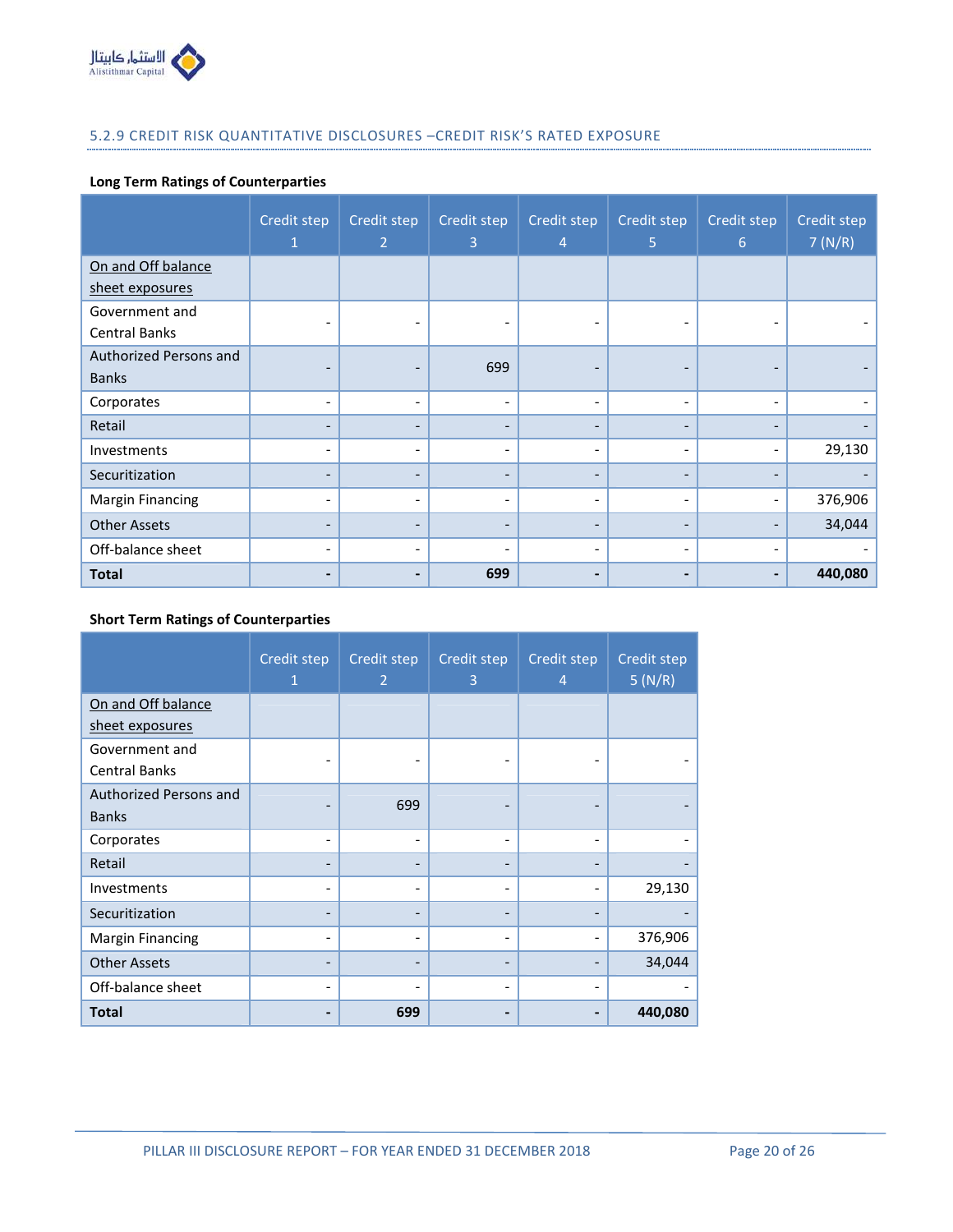

#### 5.3 CREDIT RISK MITIGATION EXPOSURES

#### 5.3.1 QUALITATIVE DISCLOSURES

The mitigation of credit risk is an important aspect of its effective management and takes many forms. When it comes to margin financing, the company nevertheless holds a range of collaterals to reduce the risk of loss and maximize the probability of facilities being repaid. The nature and type of assets that can be accepted as collaterals are approved by the Board Risk Committee.

The main types of collaterals that the Company accepts with respect to margin financing are:

- Cash in any currency that is under immediate control of the company currently or in any future value date
- Securities in local Markets at a value considered fair value at the Company's own assessments
- Securities in GCC and International Markets at a value considered fair value at Company's own assessments
- Bonds or Sukuk in any markets subject to Board Risk Committee acceptance and approval and evaluation
- Other instruments as approved accepted and evaluated by the Board Risk Committee

The Company has a Committee which determines the haircuts on the collaterals on a regular basis. The Company has in place a formalized model that would be an indicative model in determining the haircuts that shall be applied to the stocks for which margin facilities are being provided. The indicative model takes into account in detail different factors which are of key concern in providing margin facility for such stocks.

Margin lending decisions are based on credit scoring models and decision strategies, developed using internal data with behavioral scoring applied. The approval process is reviewed regularly by Board Credit Risk Committee with limit delegations from the Board. Within the company, emphasis is placed on the responsibility for making credit decisions and as such there is a series of delegated approval limits agreed by Board.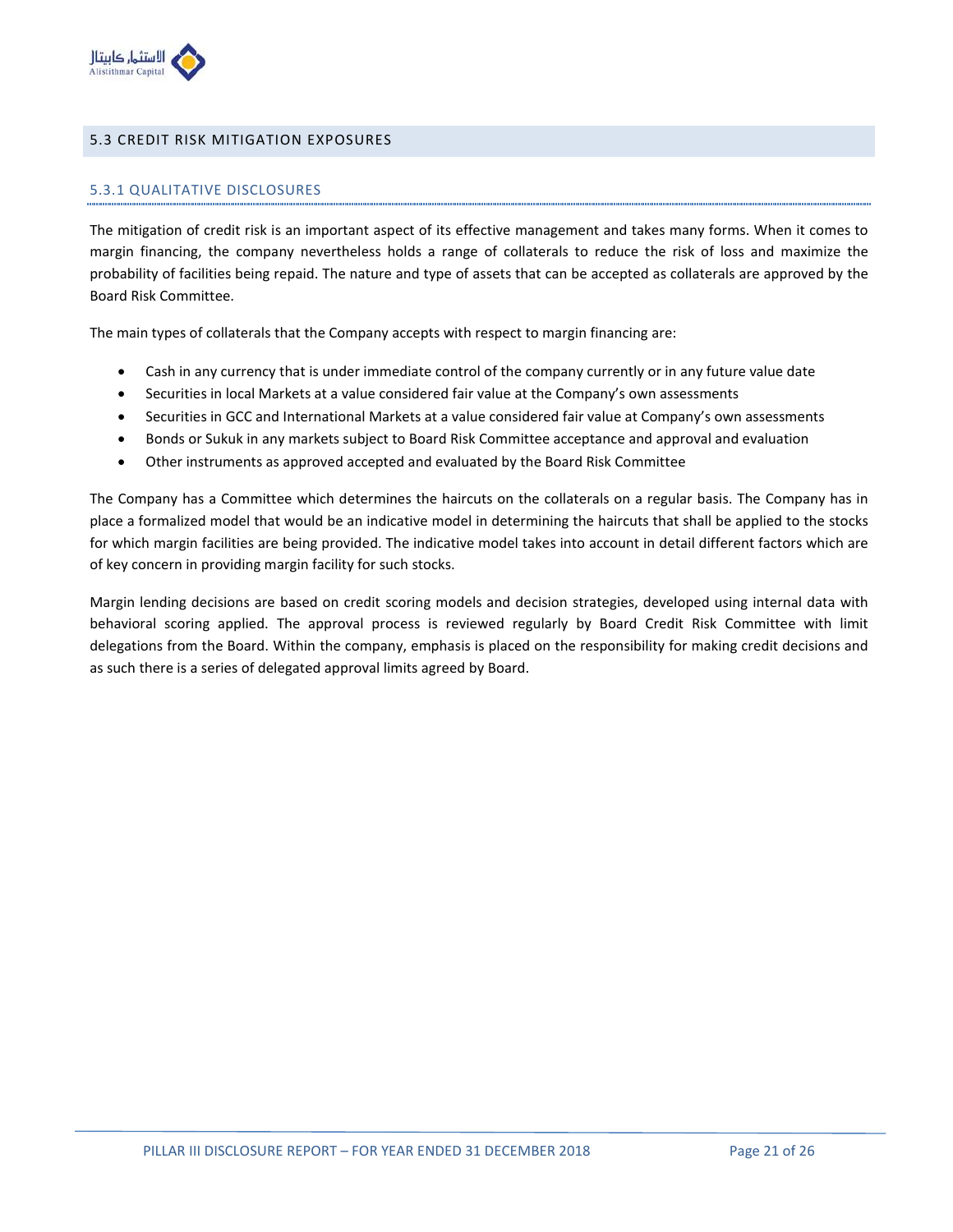

# 5.3.2 QUANTITATIVE DISCLOSURES

|                                                    | <b>Exposures</b><br>before CRM | Exposures<br>covered by<br>Guarantee/<br>Credit<br>derivatives | <b>Exposures</b><br>covered by<br>Financial<br>collateral | <b>Exposures</b><br>covered by<br><b>Netting</b><br>Agreement | <b>Exposures</b><br>covered by<br>other eligible<br>collaterals | <b>Exposures</b><br>after CRM |
|----------------------------------------------------|--------------------------------|----------------------------------------------------------------|-----------------------------------------------------------|---------------------------------------------------------------|-----------------------------------------------------------------|-------------------------------|
| <b>Credit Risk</b>                                 |                                |                                                                |                                                           |                                                               |                                                                 |                               |
| On-balance sheet                                   |                                |                                                                |                                                           |                                                               |                                                                 |                               |
| exposures                                          |                                |                                                                |                                                           |                                                               |                                                                 |                               |
| <b>Government and Central</b><br><b>Banks</b>      |                                |                                                                |                                                           |                                                               |                                                                 |                               |
| Authorized Persons and                             |                                |                                                                |                                                           |                                                               |                                                                 |                               |
| <b>Banks</b>                                       | 699                            |                                                                |                                                           |                                                               |                                                                 | 699                           |
| Corporates                                         |                                |                                                                |                                                           |                                                               |                                                                 |                               |
| Retail                                             |                                |                                                                |                                                           | $\overline{\phantom{a}}$                                      |                                                                 |                               |
| Investments                                        | 29,130                         |                                                                |                                                           |                                                               |                                                                 | 29,130                        |
| Securitization                                     |                                |                                                                |                                                           | $\overline{a}$                                                |                                                                 |                               |
| <b>Margin Financing</b>                            | 376,906                        |                                                                | 376,906*                                                  | $\overline{a}$                                                | $\overline{\phantom{0}}$                                        | 376,906*                      |
| <b>Other Assets</b>                                | 34,044                         |                                                                |                                                           | $\overline{\phantom{a}}$                                      |                                                                 | 34,044                        |
| <b>Total On-Balance sheet</b><br>exposures         | 440,779                        |                                                                | 376,906                                                   |                                                               |                                                                 | 440,779                       |
| Off-balance sheet                                  |                                |                                                                |                                                           |                                                               |                                                                 |                               |
| exposures                                          |                                |                                                                |                                                           |                                                               |                                                                 |                               |
| <b>OTC/Credit Derivatives</b>                      |                                |                                                                |                                                           |                                                               |                                                                 |                               |
| Exposure in the form of<br>repurchase agreements   |                                |                                                                |                                                           |                                                               |                                                                 |                               |
| Exposure in the form of<br>securities lending      |                                |                                                                |                                                           |                                                               |                                                                 |                               |
| Exposure in the form of<br>commitments             | $\overline{\phantom{a}}$       |                                                                |                                                           | $\overline{a}$                                                |                                                                 |                               |
| * Other off-balance sheet                          |                                |                                                                |                                                           |                                                               |                                                                 |                               |
| exposures                                          |                                |                                                                |                                                           |                                                               |                                                                 |                               |
| <b>Total Off-Balance sheet</b>                     |                                |                                                                |                                                           |                                                               |                                                                 |                               |
| exposures                                          | $\overline{\phantom{a}}$       |                                                                |                                                           |                                                               |                                                                 |                               |
| <b>Total On and Off-Balance</b><br>sheet exposures | 440,779                        |                                                                | 376,906                                                   |                                                               |                                                                 | 440,779                       |

*\* The Company has CRM techniques, however as per the regulation, since the capital charge is based on the exposures before CRM, the same has been reported here. However, the company has collaterals to cover the exposures to margin financing.*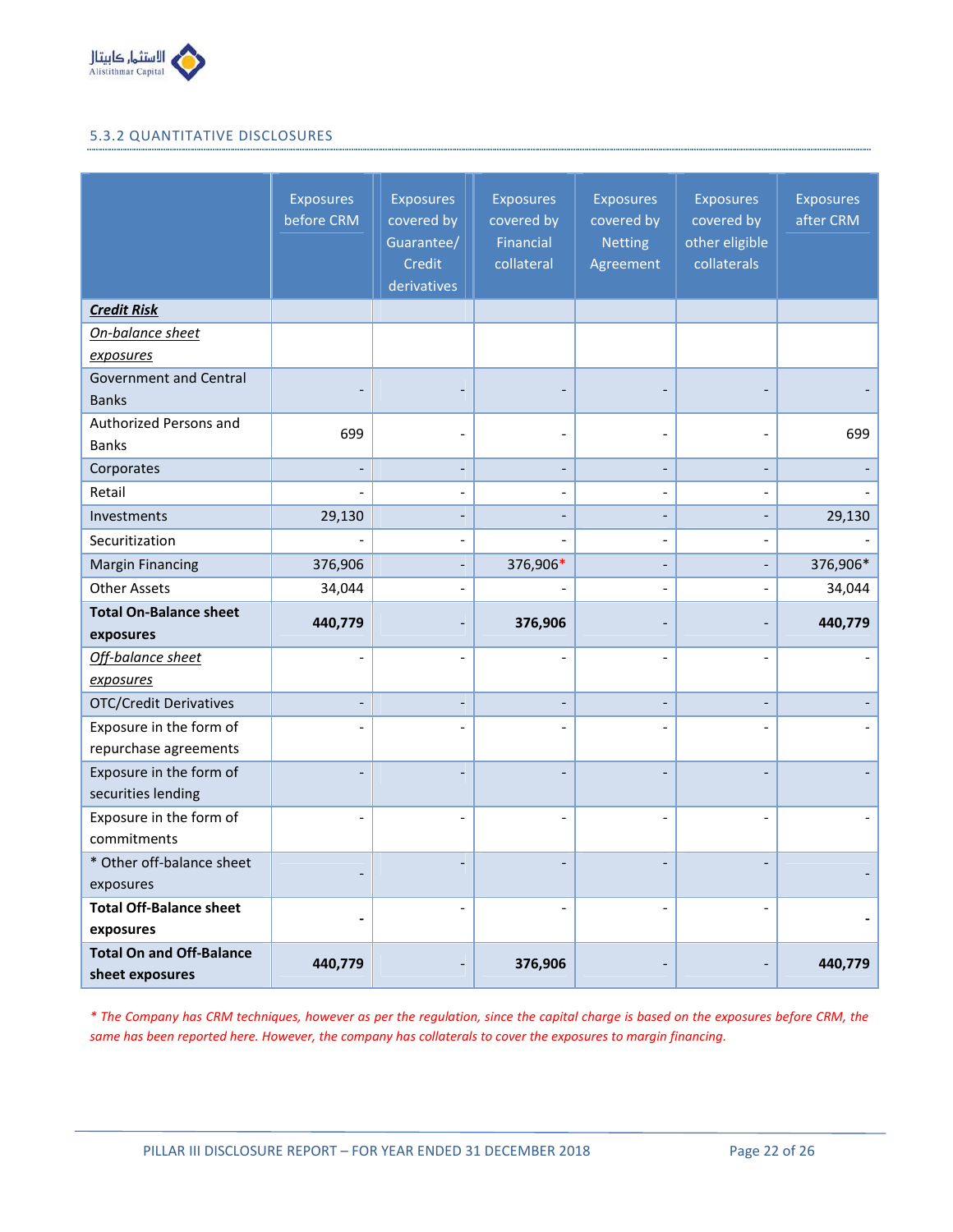

#### 5.4 COUNTERPARTY CREDIT RISK (CCR) AND OFF BALANCE SHEET DISCLOSURES

#### 5.4.1 QUALITATIVE DISCLOSURES

Counterparty credit risk is the risk that a counterparty to a transaction may default before completing the satisfactory settlement of the transaction.

The company does not have any exposure to any Over-The-Counter (OTC) derivatives.

#### 5.4.2 QUANTITATIVE DISCLOSURES

Not applicable, as the company does not have any exposure to any OTC derivatives.

#### 5.5 MARKET RISK DISCLOSURES

#### 5.5.1 QUALITATIVE DISCLOSURES

This is the risk that the value of an investment will decrease due to movements in market factors. The market risk factors considered by the Company are equity risk, interest rate risk, foreign exchange risk, credit spread risk, underwriting risk, commodity risk and settlement risk. The Company has very little market risk given that it does not operate an active trading book. It invests its excess cash in carefully analyzed and selected investment after appropriate due diligence.

The Company does not having an active trading book, however it has established a detailed Investment policy guideline that it should follow which prescribes the trading limits, investment limits, exposure limits, etc. that shall be followed in case of any positions that the Company takes in principal. The Company has a formalized procedure to be followed in case of taking any exposures to investments as Principal. One of the purposes of this procedure was to ensure that the capital adequacy requirements are taken into consideration well before the investment is made. This process is in addition to the formal approval process which requires all such investments taken in principal capacity to be approved by the Board Proprietary Investment Committee having representation of Board members in the Committee.

The monitoring and control of market risk is handled by the risk management function which is responsible for ensuring market risk exposures are measured in accordance with defined policies and reported daily against prescribed control limits.

As noticed in the minimum capital requirements, given the absence of an active trading book, the capital requirements for market risk is very minimal which is only arising from the foreign exchange risk.

# 5.5.2 QUANTITATIVE DISCLOSURES

The capital requirements for market risk as per the requirements of Pillar 1 of the Prudential Rules as of December 31, 2018 are as follows: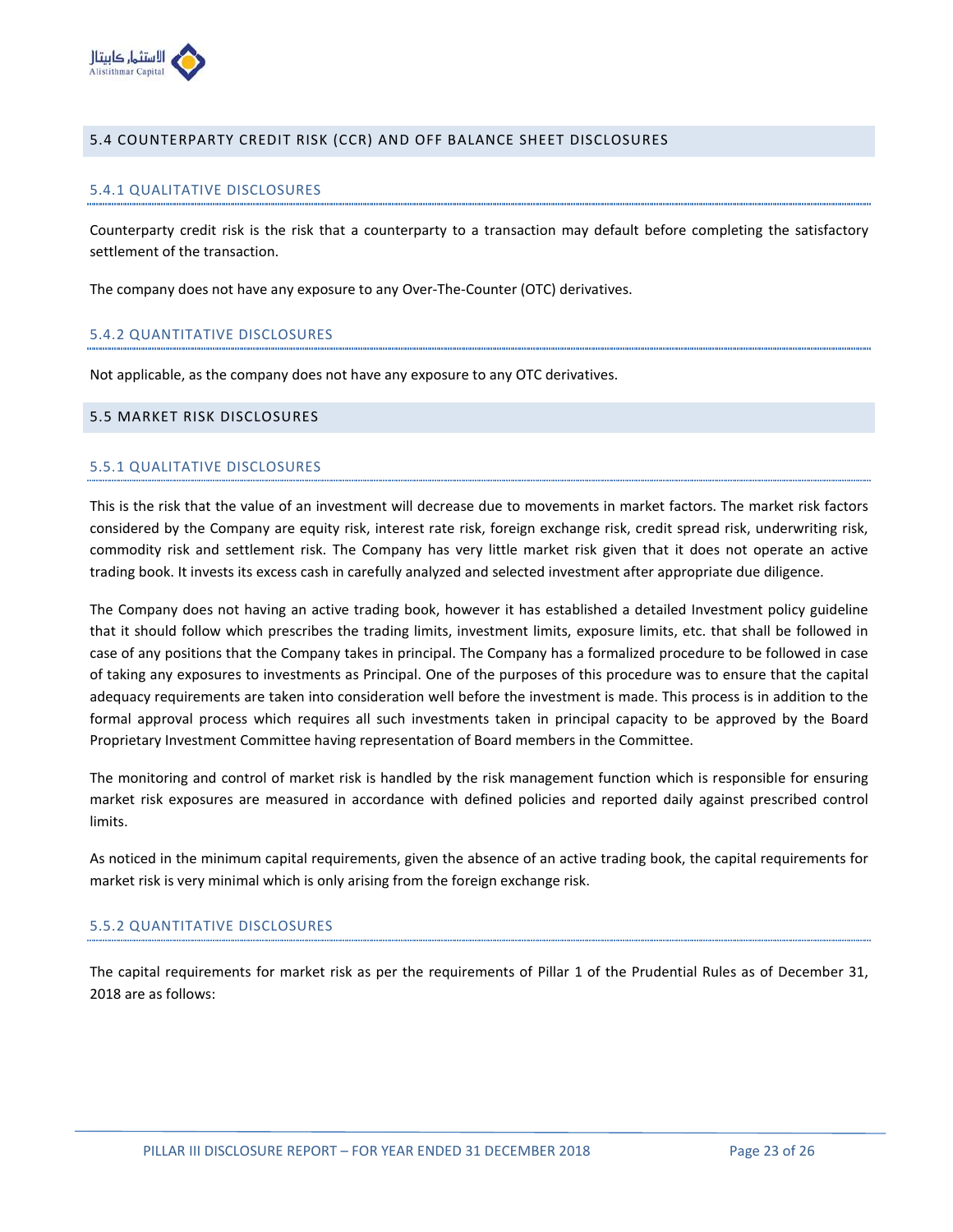

| All figures are in SAR '000       | <b>Capital</b><br>requirements |
|-----------------------------------|--------------------------------|
| Equity & Fund Risk                |                                |
| Interest Rate Risk                |                                |
| <b>Commodities Risk</b>           |                                |
| <b>FX Risk</b>                    | 10                             |
| <b>Underwriting Risk</b>          |                                |
| <b>Excess Exposure Risk</b>       |                                |
| Settlement Risk                   |                                |
| <b>Total capital requirements</b> |                                |

The company does not operate a trading book and hence no capital requirements specifically required for the trading book.

# 5.6 OPERATIONAL RISK DISCLOSURE

# 5.6.1 QUALITATIVE DISCLOSURES

Operational risk is defined as per Basel II regulations, as the risk of direct or indirect losses resulting from human factors, external events and inadequate or failed internal processes and systems. In general, there are four main causes that are identified in standard operational risk definitions. Operational risk events can occur when there are inadequacies or failures due to:

- People (human factors)
- **Processes**
- **Systems**
- **External events**

Even though the above is self-explanatory, the above explicitly means, the person doing the activity making an error, the process that supports the activity is flawed, the system that facilitated the activity is broken, or an external event occurs that disrupts the activity.

In order to manage the operational risks within the Company, it operates a 'three line of defense' model as indicated below:

- The first line of defense is business line management. It has the primary responsibility for the identification, management and mitigation of the risks associated with the products and processed of its business. It engages in regular testing and certification of the adequacy and effectiveness of controls and compliance with the company's policies and procedures
- The second line of defense is the company's Risk Management Department. This department is responsible for identifying the potential sources of risks that can arise as a result of the differing business lines and support functions in the Company. It is also responsible for the preparation and maintenance of the detailed risk register which identified the potential sources of risk and the possible controls that have to be in place in order to mitigate the identified risks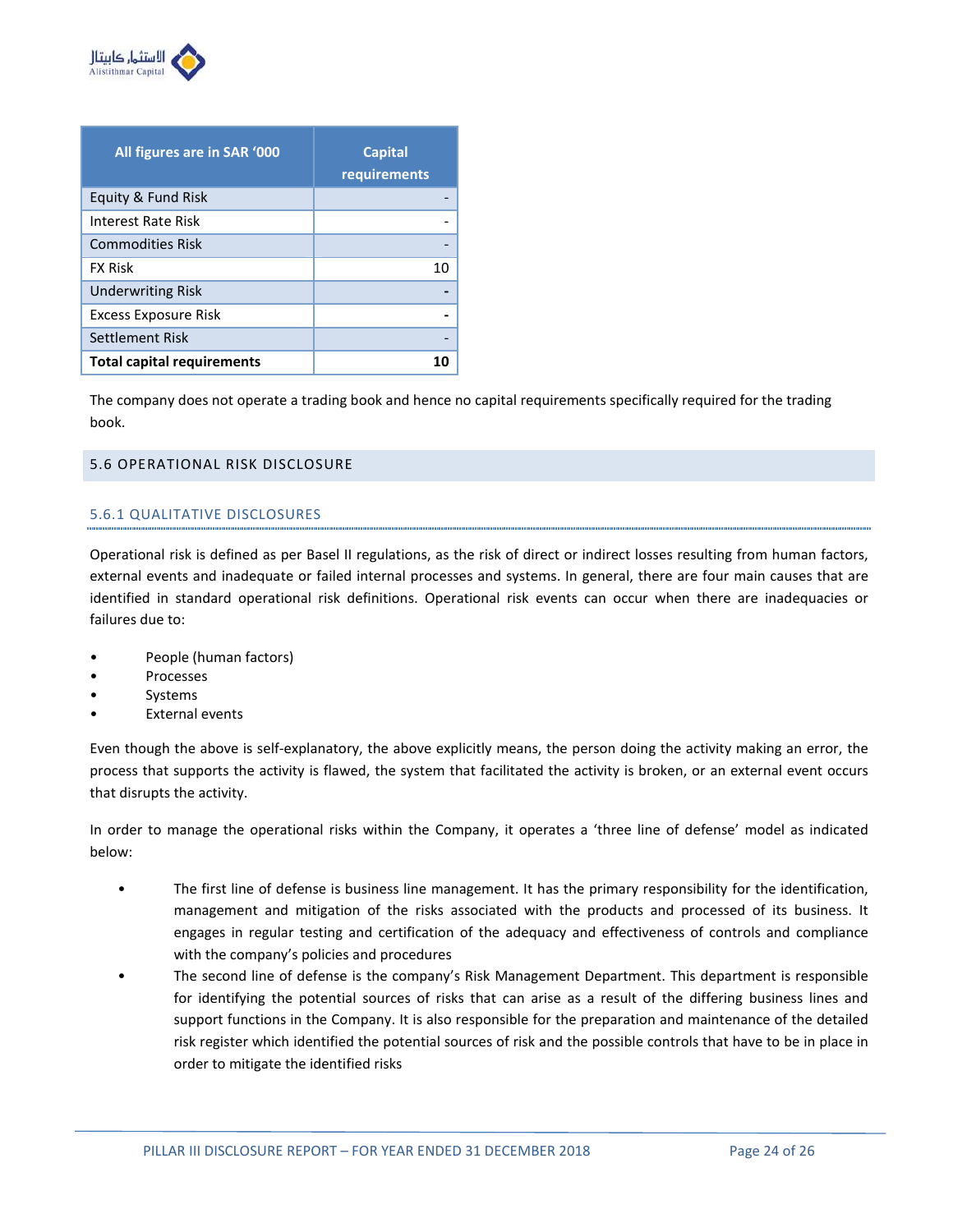

• The third line of defense is Audit. The Company's internal audit is responsible for assessing compliance with the risk register and for providing independent evaluation of the adequacy and effectiveness of the risk control framework. The Head of Internal Audit reports to the Audit Committee which is a Board Committee.

In addition, to the above framework, it has been the Company's practice to document detailed policies and procedures, for all business lines and functions within the Company, which shall detail the ways in which things should be carried out to achieve the objectives of the function with minimal errors. The Company's policies and procedures are regularly reviewed the management and approved by the Board of Directors.

The Company follows the Basic Indicator Approach for the calculation of the operational risk capital requirements which is 15% of the income indicator calculated in accordance with Annex 4 of the Prudential Rules. However as stipulated by the Prudential Rules, the requirement for operational risks shall correspond to not less than 25% of the Company's overhead expenses calculated in accordance with Chapter 12 of Part 1 of the Prudential Rules.

# 5.6.2 QUANTITATIVE DISCLOSURES

As per the guidelines in the Prudential Rules, the capital requirement as per the approach stated above is SAR 19.98 Mn as of the year ended 31 December 2018.

# 5.7 LIQUIDITY RISK DISCLOSURE

# 5.7.1 QUALITATIVE DISCLOSURES

Liquidity risk is the risk of not having available sufficient resources to enable it to meet its obligations as they fall due or can only secure such resources at excessive cost. The two aspects of liquidity are asset liquidity and funding liquidity.

- Funding liquidity risk arises when the necessary liquidity to fund obligations cannot be obtained at the expected terms and when required.
- Asset liquidity (or market liquidity) risk arises when the assets are not able to be disposed or transferred into cash without affecting the liquidity of the asset or incurring significant losses

The company has an approved liquidity risk policy in place which is regularly reviewed. The aim of the policy is to describe the policies and guidelines through which the Company manages its cash flow mismatches and its adopted liquidity risk management structure.

The key metrics the Company uses to measure and limit liquidity risk is on two aspects:

- 1. Ability to meet commitments
- 2. Ability to meet the liabilities on its balance sheet

The company regularly monitors the following on a periodic basis as agreed by the management to assess the liquidity risk:

- 1. Surplus/deficit in availability of funding in order to assess the ability to meet commitments
- 2. Residual contractual mismatch –in order to assess the mismatch in maturity of assets and liabilities

For the purpose of assessing the surplus/deficit in availability of funding, stressed scenario of worst case utilization scenarios by all customers is assumed. The stress test scenarios are applied keeping in mind the controls in place as discussed previously.